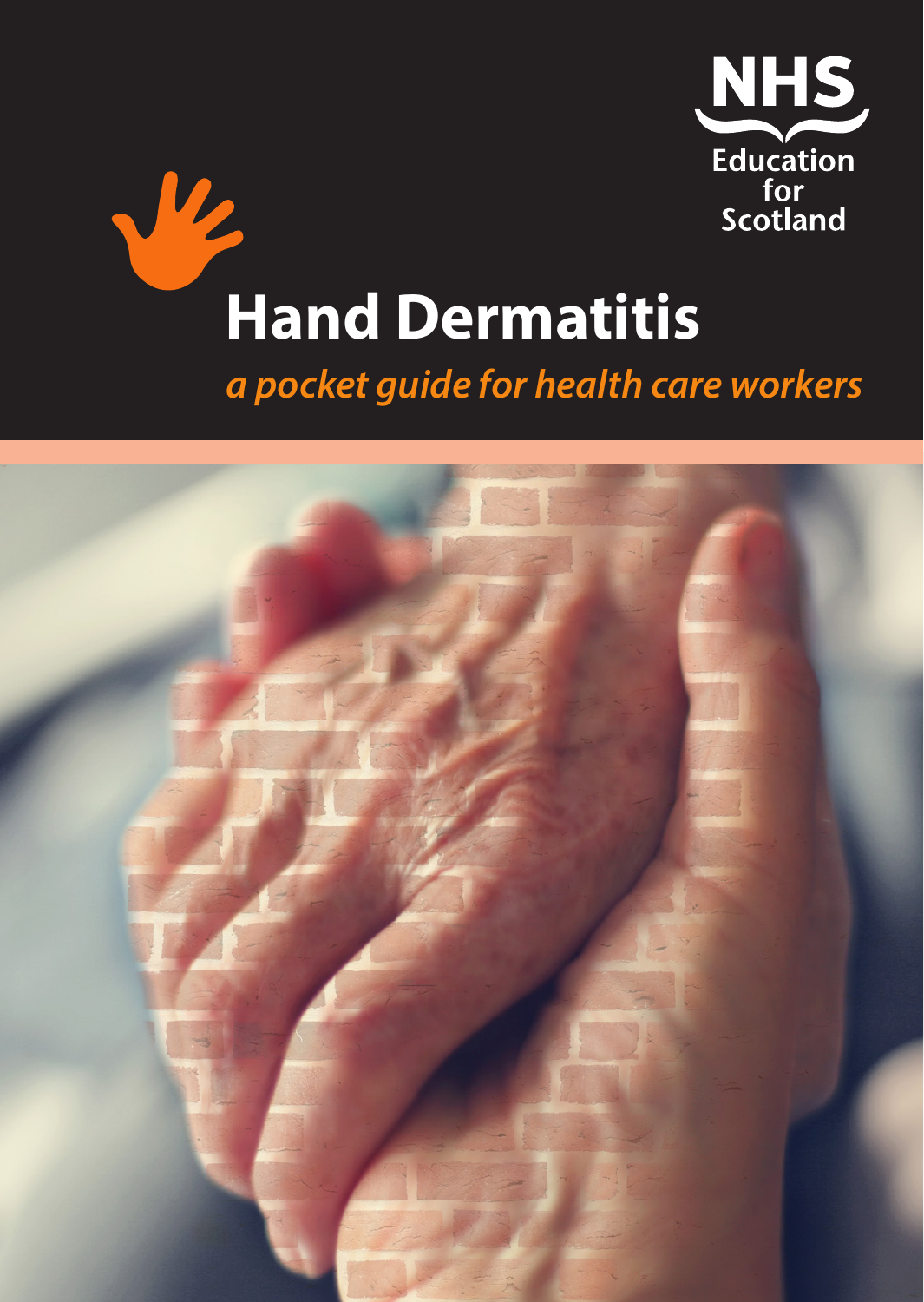

*a pocket guide for health care workers*

#### **Authors:**

**Janice Bianchi** Independent Medical Education Specialist

**Barbara Page, MBE** Dermatology Liaison Nurse Specialist, NHS Fife

**Sheila Robertson** Dermatology Liaison Nurse Specialist, NHS Fife



© NHS Education for Scotland 2014. You can copy or reproduce the information in this document for use within NHSScotland and for non-commercial educational purposes. Use of this document for commercial purposes is permitted only with the written permission of NES.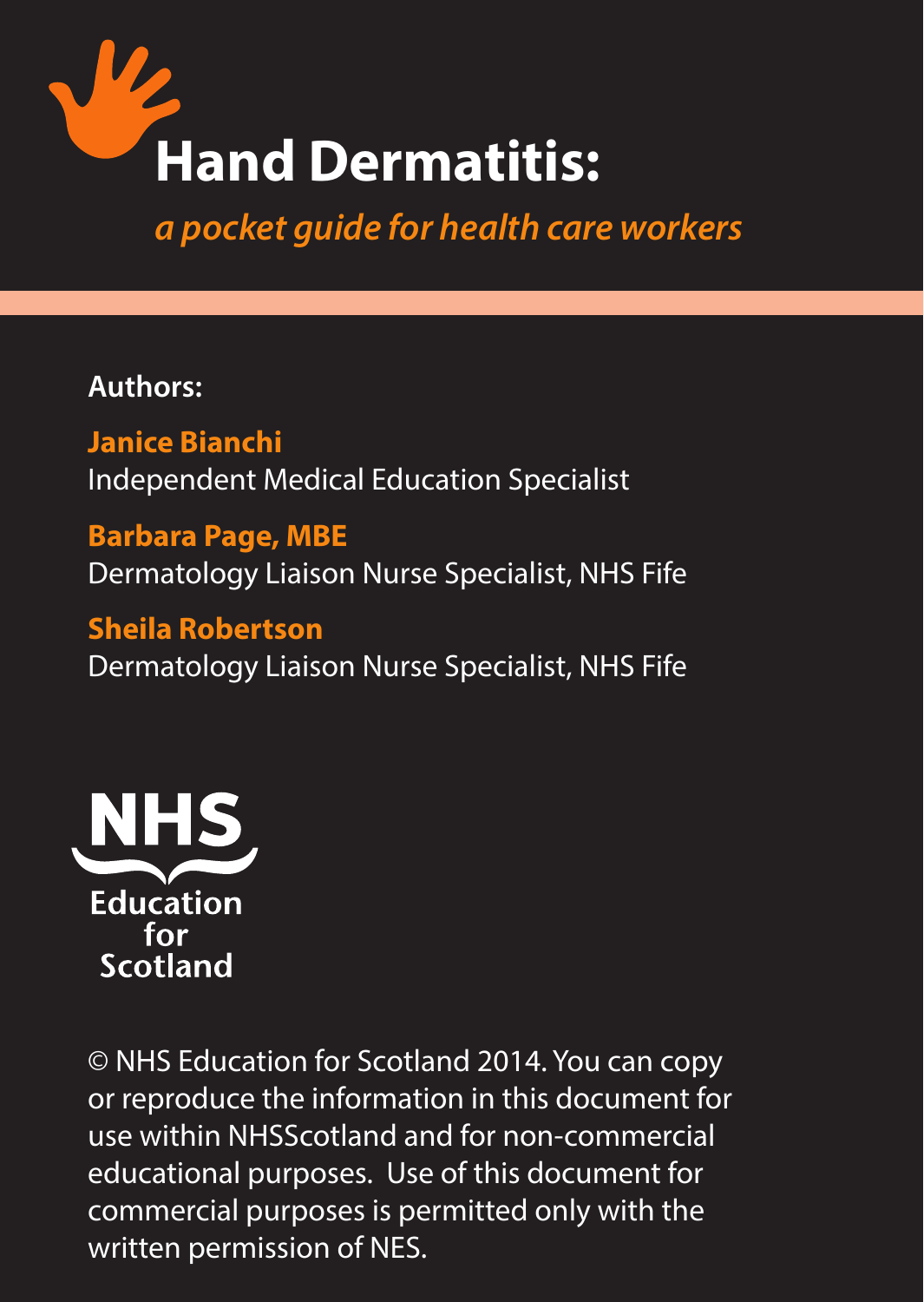# **Contents**







**Section 1 normal structure and functions of the skin**



**Section 2 what we can do to keep hands healthy**



**Section 3 early warning signs of skin damage**



**Section 4 most common types of hand dermatitis**



**Section 5 treatment for hand dermatitis**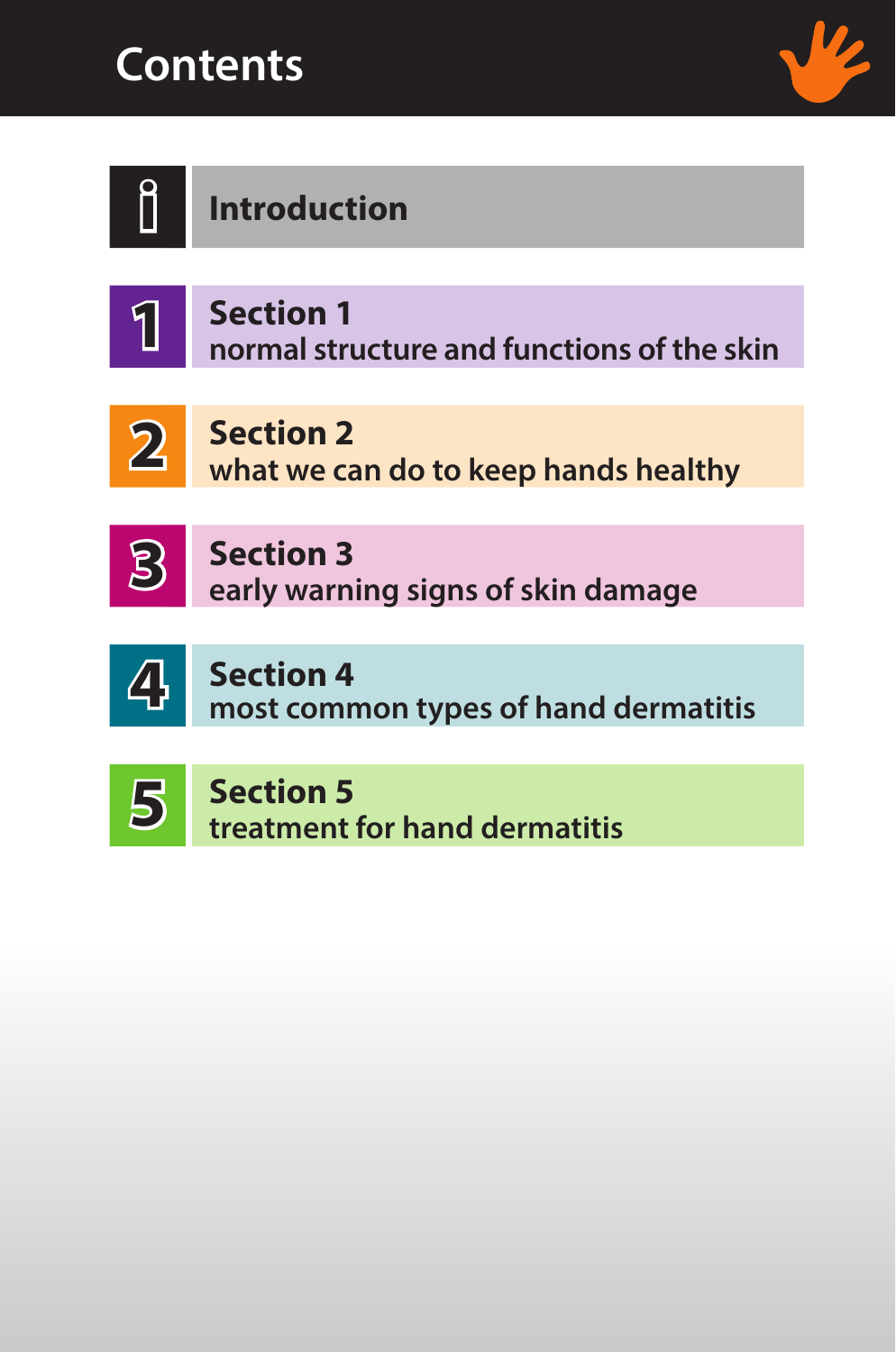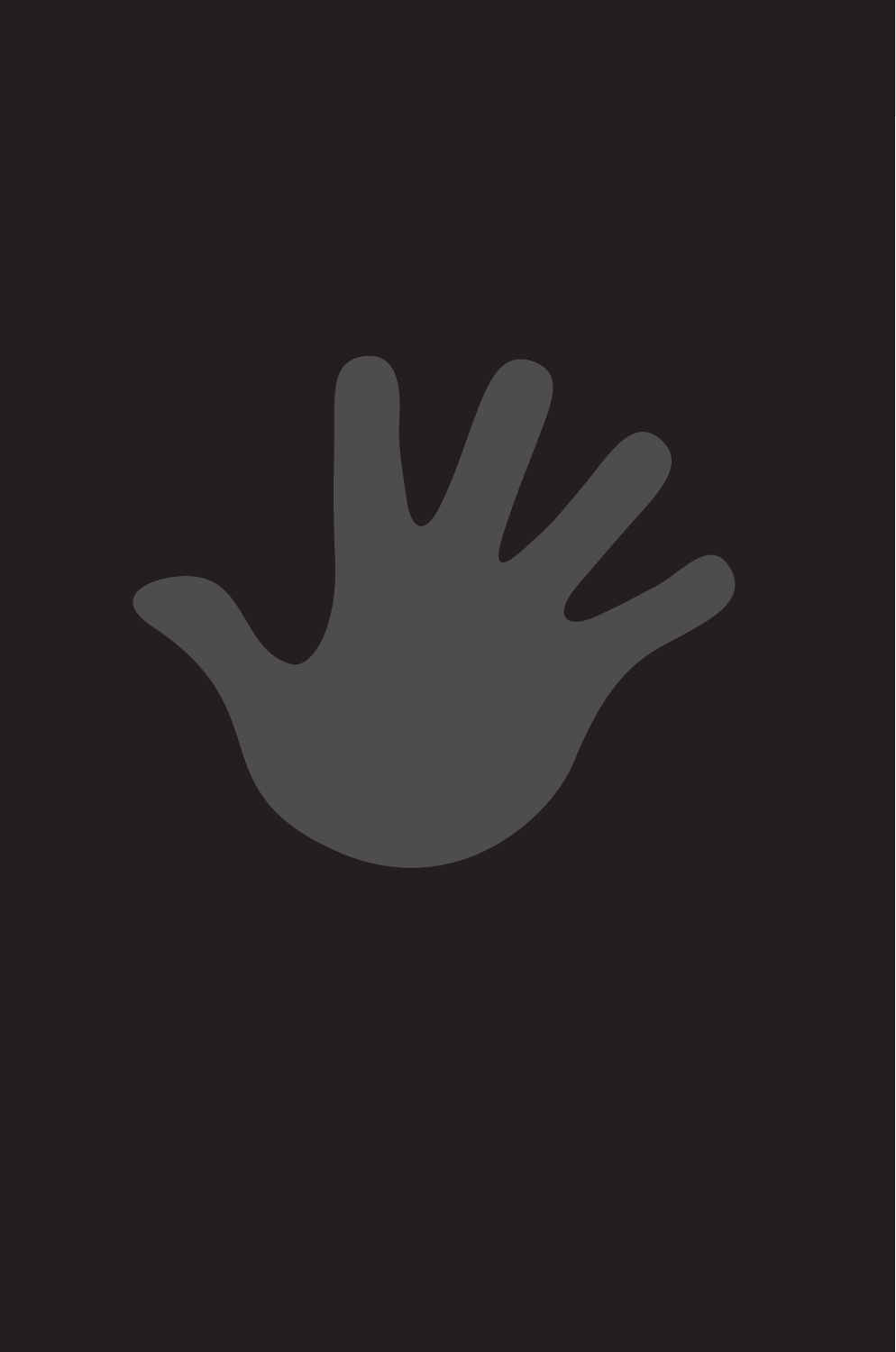

Hand dermatitis (also known as hand eczema) is a common condition affecting up to 10% of the population. Some occupations including working in health care make us more vulnerable to dermatitis. Good hand care and simple precautions can reduce your risk of developing hand dermatitis. If you do develop this condition these simple precautions will for most improve the condition of your hands. This booklet will provide healthcare workers with a better understanding of good hand care and prevention of skin damage. It will also aid in understanding the common types of hand dermatitis how to recognise them and actions to take if you suspect skin damage.

#### **The booklet is divided into 5 sections:**

- **• Section 1** explains the normal structure and functions of the skin
- **• Section 2** describes what we can all do to keep our hands healthy
- **• Section 3** highlights the early warning signs of skin damage
- **• Section 4** explores the three most common types of hand dermatitis
- **• Section 5** describes treatment for hand dermatitis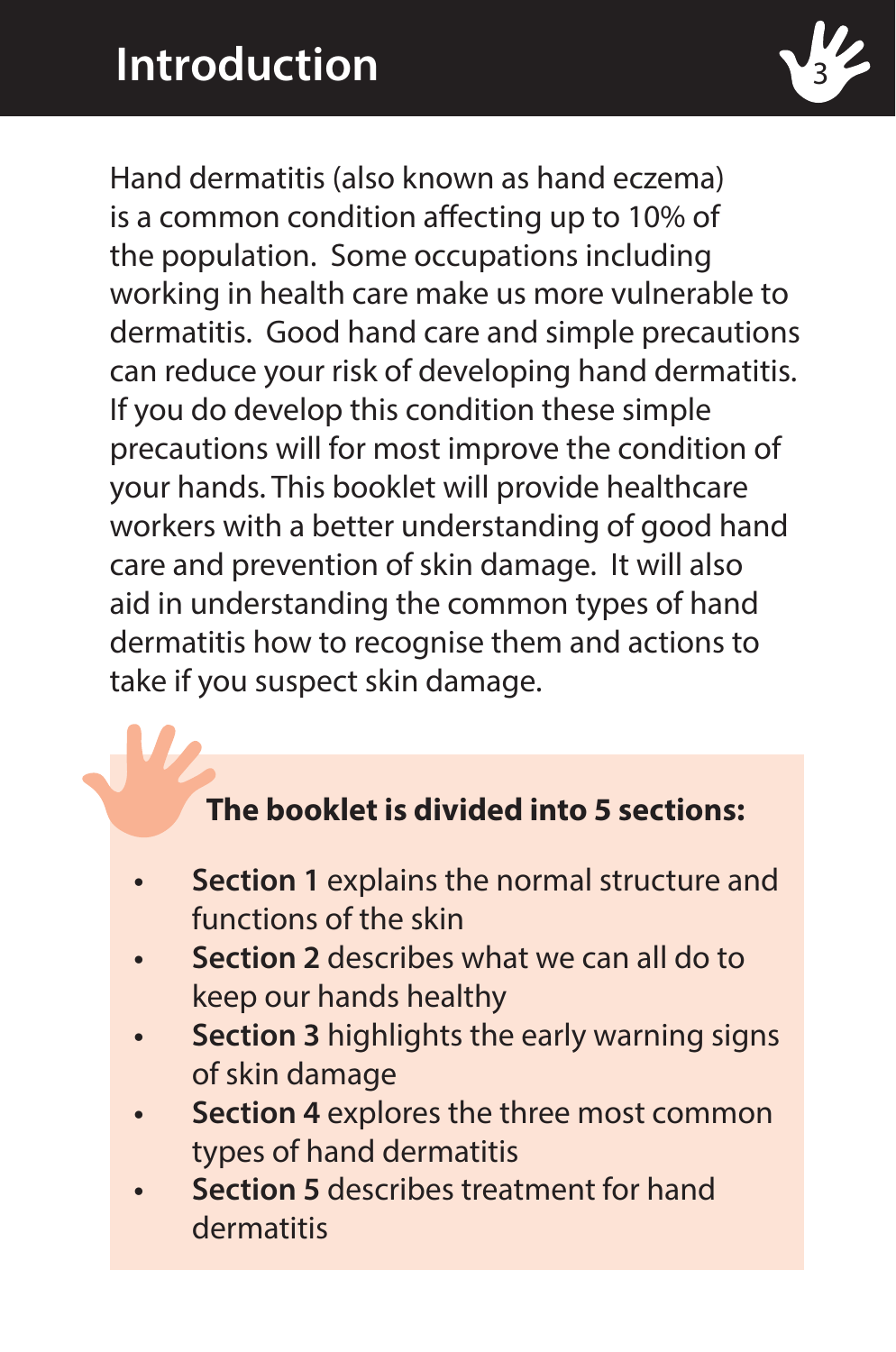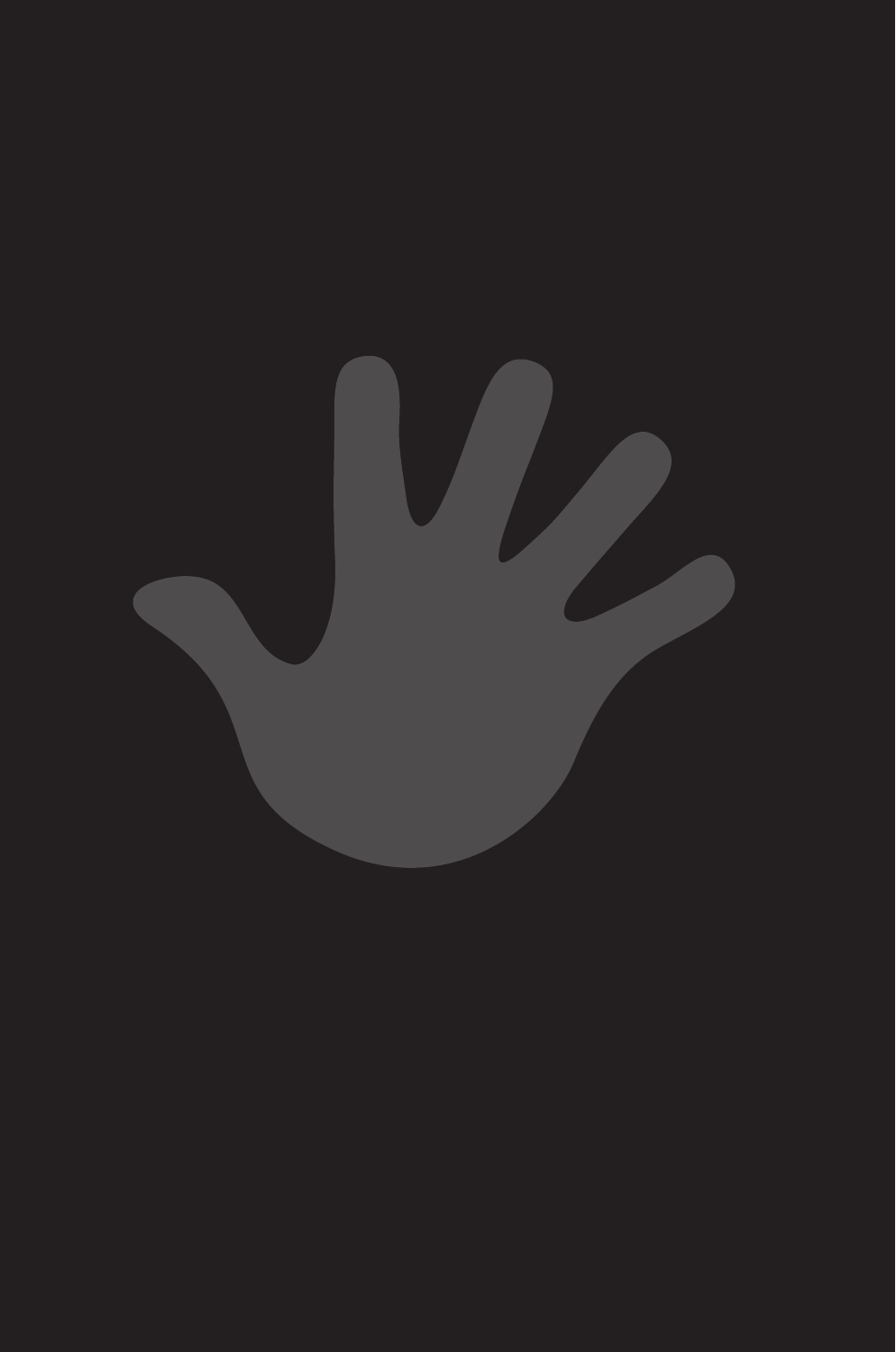

# **The Structure and Function of the Skin**

It is essential to have some background knowledge on the normal structure and function of any organ before you can consider what may go wrong. Remember throughout this learning resource that the skin has the unique capacity to renew itself when damaged.

The skin is often referred to as the largest and most visible organ of the body and serves as the main protective barrier against damage to internal organs. The skin barrier is located in the uppermost layer of the skin, protecting the underlying skin from the entry of irritants and allergens.

The skin barrier could be imagined as a brick wall with the skin cells as the bricks and the natural oils (also known as the lipid layer) surrounding them as the cement.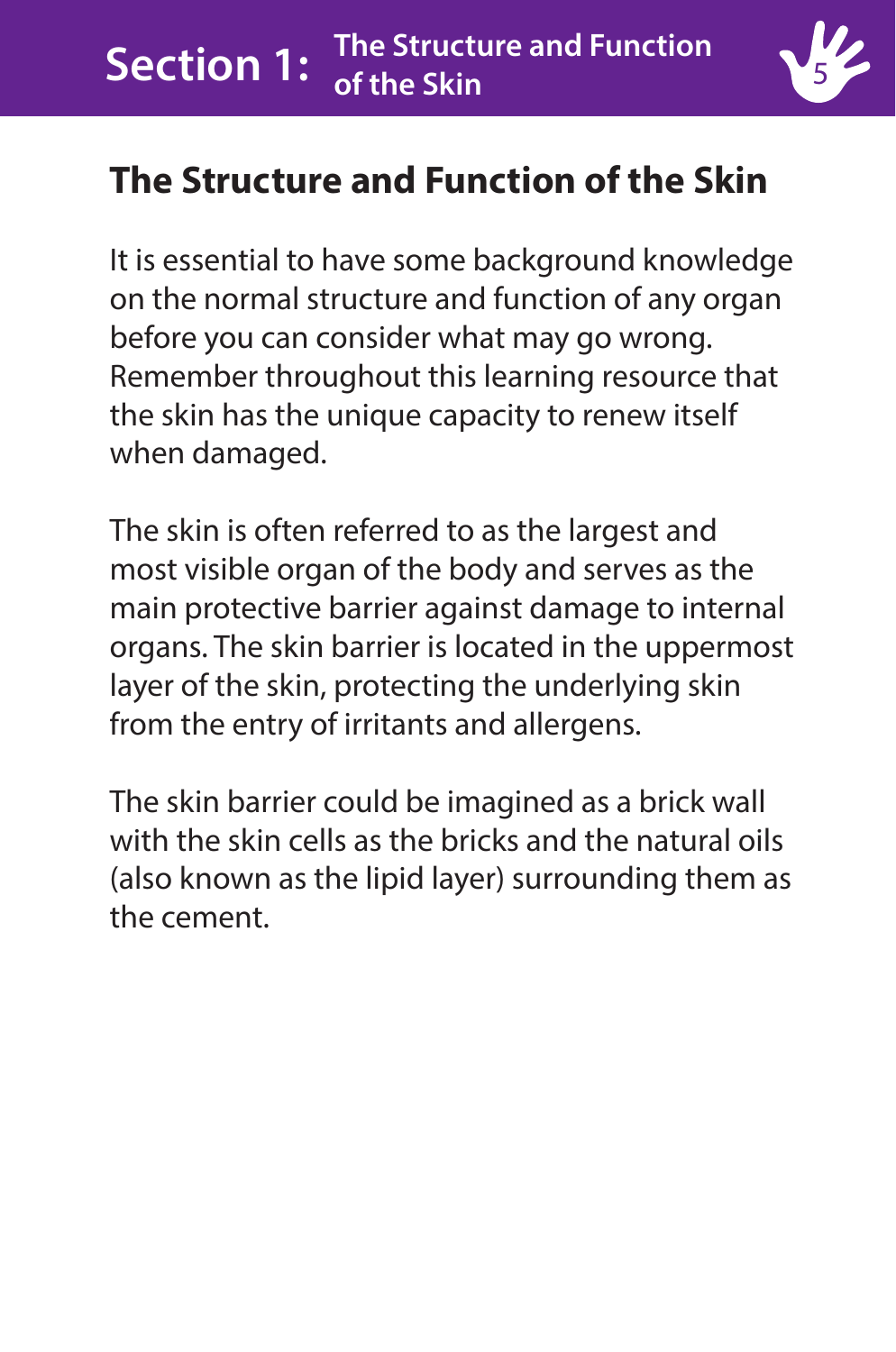

# **Healthy Skin**



The best way of looking after your skin is to take a preventive approach to promote skin health. To keep healthy, the skin must be intact i.e. its barrier function must not be compromised. Breakdown of the skin barrier, leading to dry itchy skin is common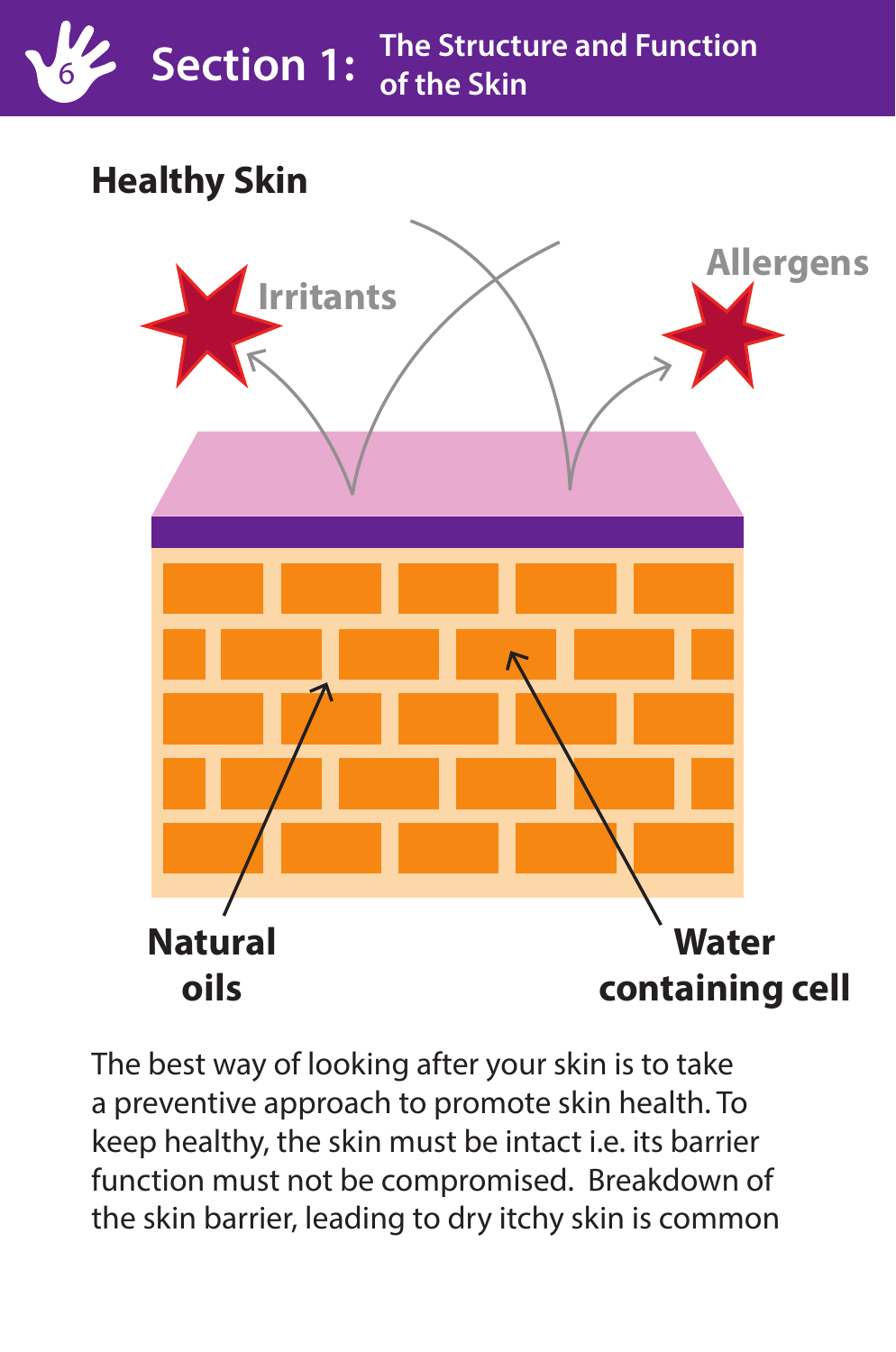**Section 1: Section 1:** The Structure and Function **Section of the Skin**



and tells us that there is water being lost. This can, in turn, lead to cracks in the skin, which allow the penetration of irritants and allergens. The brick wall image below shows that the bricks (skin cells) have shrunk and the cement (natural oils) are depleted.

# **Loss of Skin Barrier**

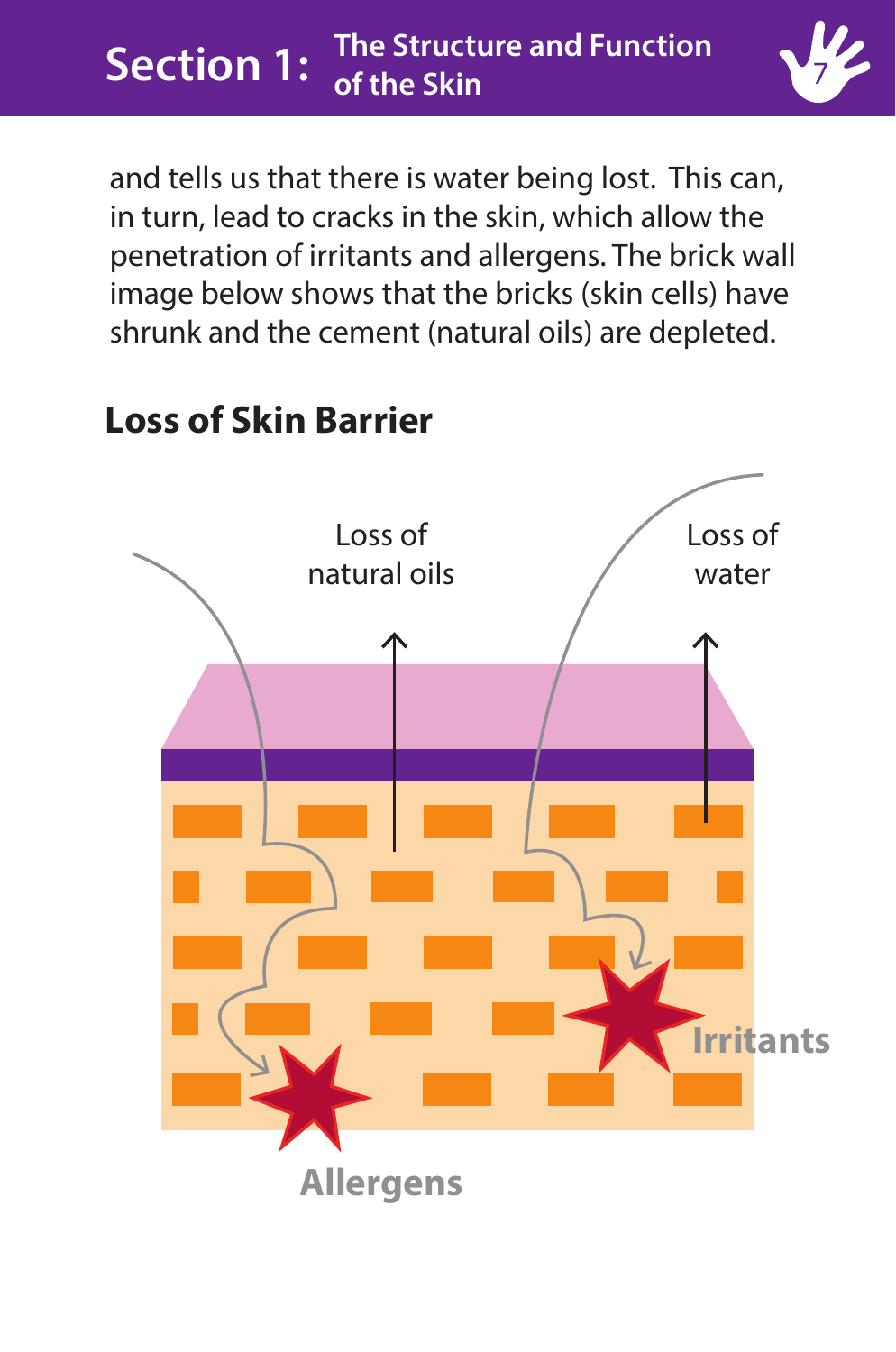# **Section 1:** The Structure and Function **Section**

#### **Key Point:**



The skin is our protective covering and it can become damaged by a number of factors including strong sunlight, smoking, diet and stress. Skin cleansing also takes a toll and, for healthcare workers in particular, hand hygiene. For those who develop it, damaged skin can be extremely uncomfortable with symptoms such as itch, pain and swelling. Promoting healthy skin not only prevents physical skin deterioration, but also has a major positive impact on quality of life.

In **section 2** we will focus on the hands and how we can use simple measures to keep the skin on our hands healthy.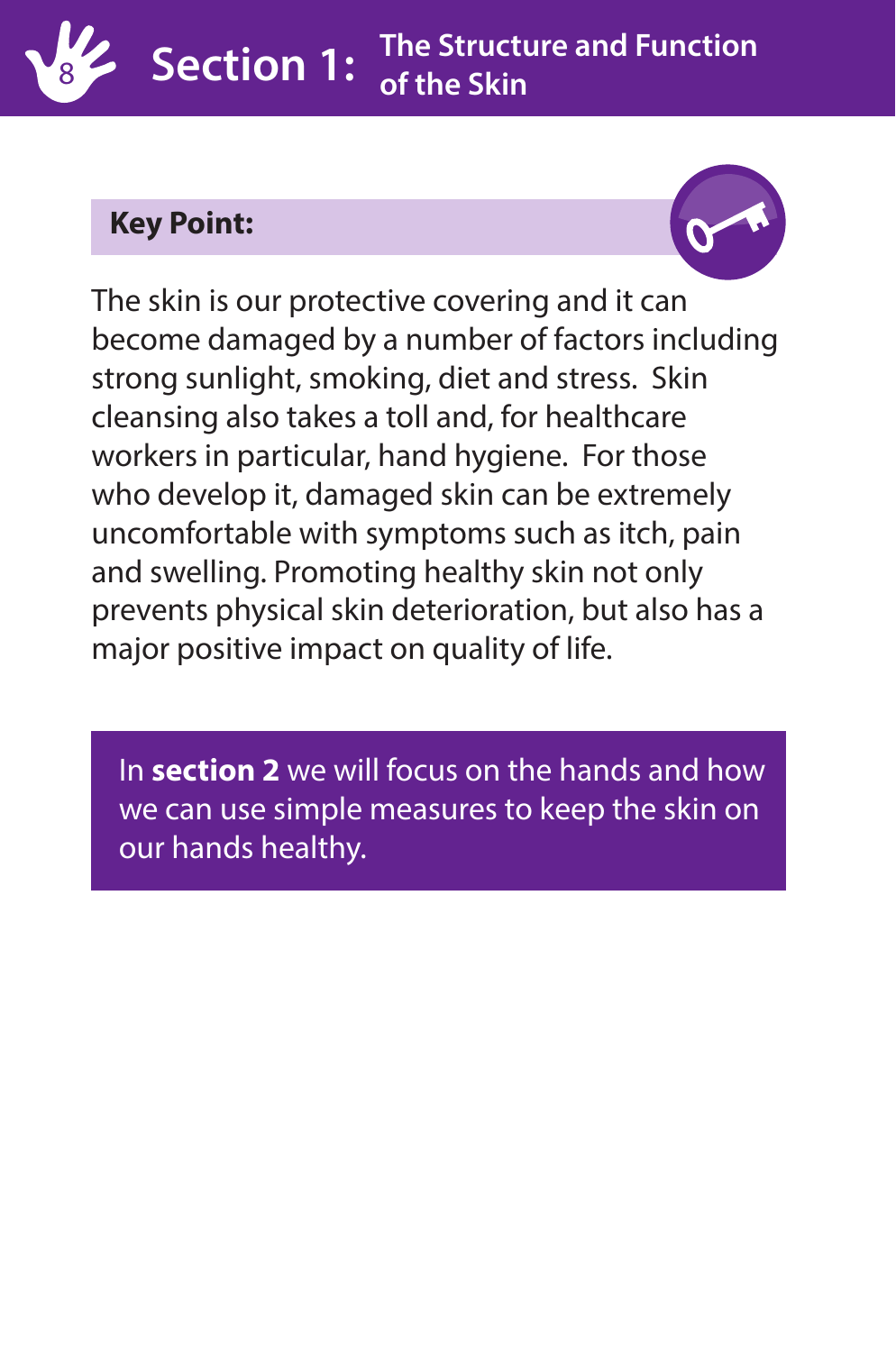

# **Prevention – Good Hand Care**

The World Health Organisation (WHO) cites skin irritation as the most common barrier to good hand hygiene technique. Both employers and employees are responsible for the introduction and use of good hand care techniques with a view to prevention of skin problems becoming established. The Health & Safety at Work Act 1974 states individuals must take care of themselves and others who may be affected by their actions. NHS Scotland have a strong focus on patient safety and the elimination of avoidable harm. Good practice in hand hygiene is essential in reducing risk of infection to our patients.

The UK Health and Safety Executive notes that healthcare workers may develop dermatitis more often than the general population. The most common causes are working with wet hands and contact with liquid soaps and cleaning materials. Many people have pre-existing skin conditions, which although not work related, may get worse with workplace exposure.

Both you and your employer have a legal obligation to identify tasks that are likely to cause dermatitis. COSHH is the law that requires employers to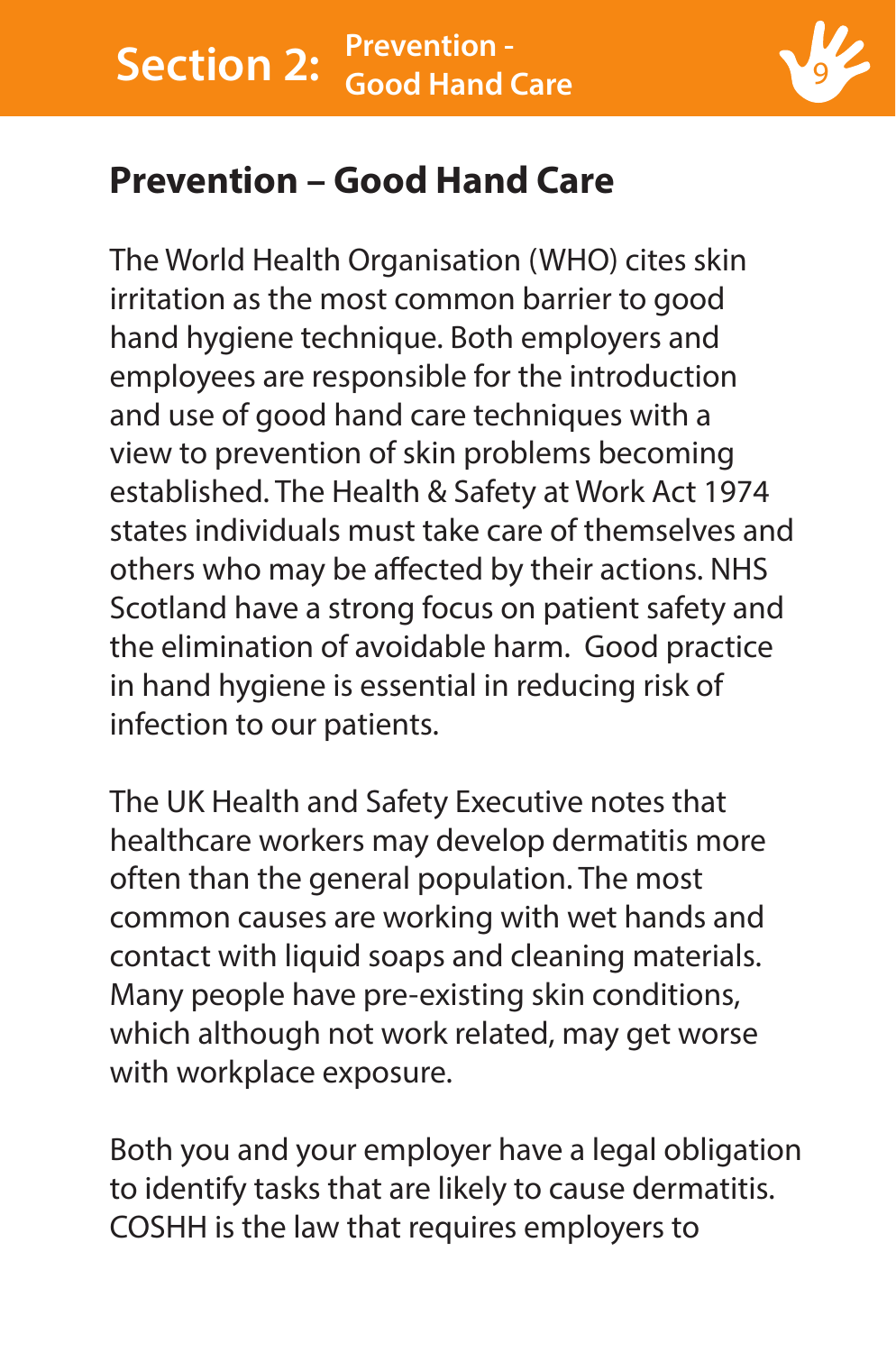control substances that are hazardous to health **http://www.hse.gov.uk/coshh/** A risk assessment should be carried out to reduce the risk as far as is reasonably possible by preventing/controlling exposure to substances that are known to cause irritation.

### **The condition of your skin can be affected in both a positive and negative way by:**

- how frequently you wash your hands with soap and water
- alcohol gel application
- application of emollients
- wearing of gloves
- use of chemicals

Using emollient (soap substitute and moisturising cream) can reduce episodes of hand dermatitis, or improve the condition of your hands if it does occur. These products should be readily available in your workplace and at home and used as often as is practical, in particular prior to breaks. Do not use communal tubs of hand cream in the care setting as these are an infection risk.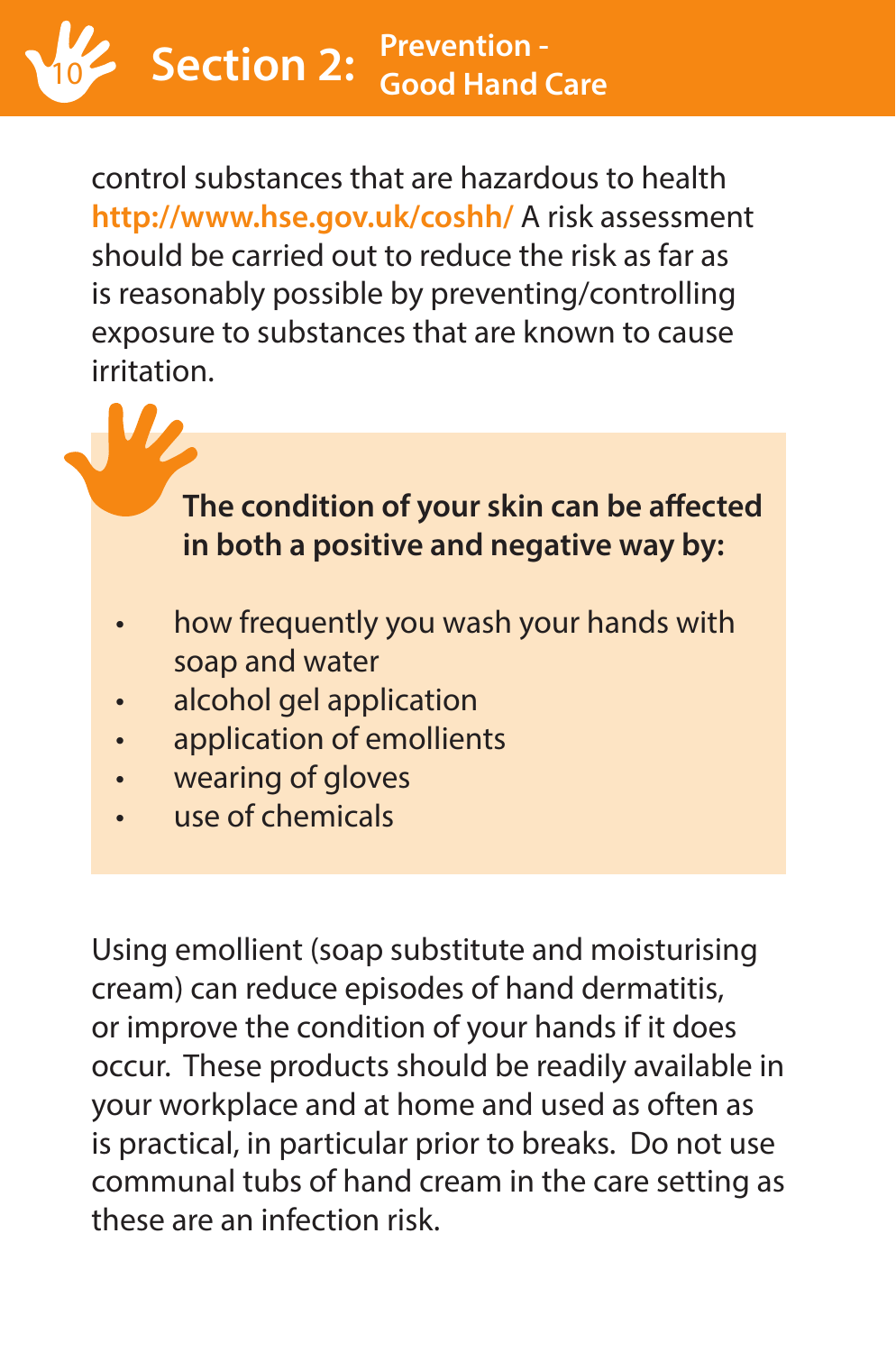

Hand hygiene techniques have been implemented for infection control measures and these are in place to protect both patients and healthcare workers. The World Health Organisation (WHO) introduced "Five Moments for Hand Hygiene" in healthcare **www. who.int/gpsc/tools/Five\_moments/en**. This defines the key moments for hand hygiene in order to reduce the spread of healthcare associated infection. Liquid soap and water is known to have a drying and sometimes irritant effect on the hands. Using the right cleansing product at the right time can help prevent irritation and dryness. With this in mind the NHS Scotland National Infection Prevention and Control Manual **www.hps.scot.nhs.uk/haiic/ ic/guidelinedetail.aspx?id=49785** advises the following:

#### **Wash hands with liquid soap and water when:**

- hands are visibly soiled or dirty; or
- caring for a patient/client with a suspected or known gastro-intestinal infection e.g. Norovirus or a spore forming organism such as Clostridium

**Use alcohol based hand rub for routine hand hygiene in all other clinical situations.**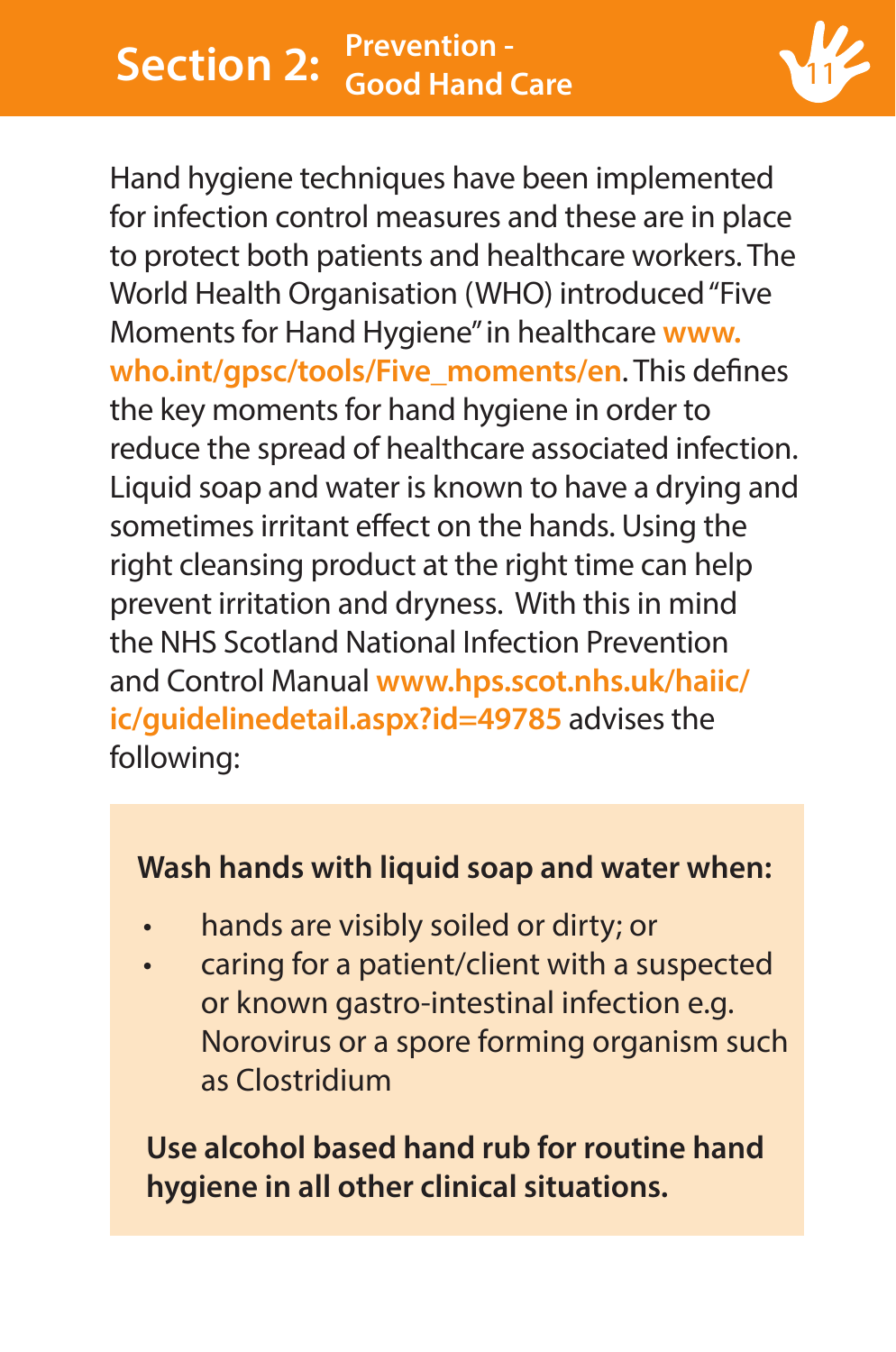#### **Other important considerations include:**

- jewellery only wear a plain band as jewellery can increase skin irritation
- wet hands prior to applying liquid soap
- rinse and dry well

#### **Key Point:**



Follow the WHO and NHS Scotland advice on hand hygiene and the use of hand hygiene products. Alcohol based hand rubs are more gentle on the skin than soap and water because they do not strip away the natural oils / lipid layer. As they work by evaporation…the natural oils / lipid layer is protected. If you have skin that is already damaged by wet work, alcohol based hand rubs will sting, but continued use over a matter of a few days will allow the natural oils to replenish themselves and it will no longer sting. There are several alcohol based hand rubs available and if you experience an ongoing problem with one, it is important that you are given access to an alternative product, ensuring you are safe in the workplace. Speak with your line manager or occupational health services to access alternative products.

In **section 3** we will focus on the importance of regularly examining your hands and the changes you may see with hand dermatitis.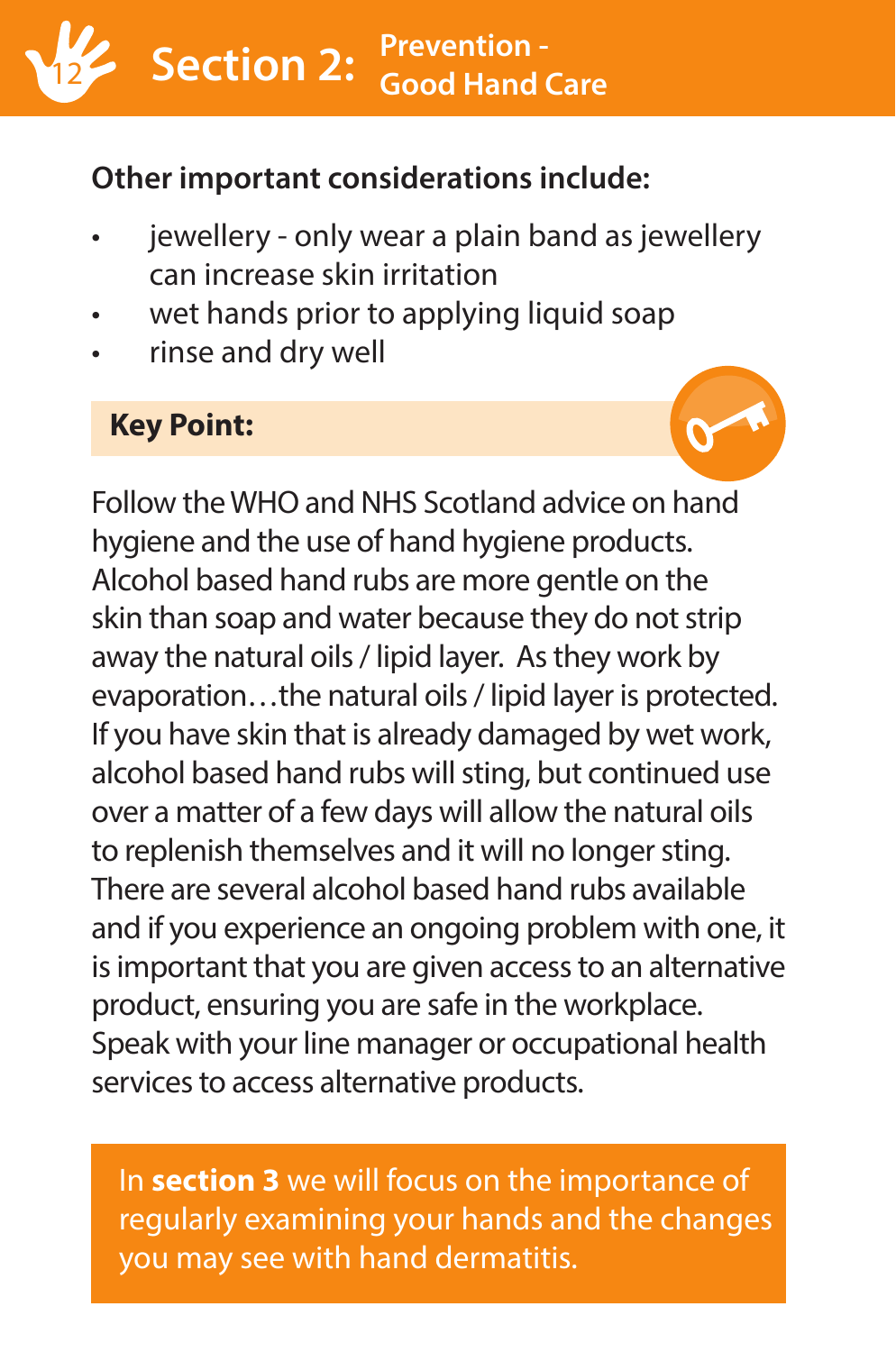

# **What to look for in your skin**

Hand dermatitis (also known as hand eczema) is a common condition affecting up to 10% of the population. It often results from a combination of factors including:

- your own genetic make-up such as if you have or previously had atopic eczema
- contact with irritants and allergens.

The irritant nature of some chemicals means that hand dermatitis is particularly common in healthcare workers who wash their hands frequently with soap and water or detergents. Accidental exposure to disinfectant or other substances may cause irritation. More rarely the constituents of gloves and other equipment may cause allergy.

> **Hand dermatitis is an inflammatory condition and is not contagious, but it can have a major impact on work, social life and self-esteem.**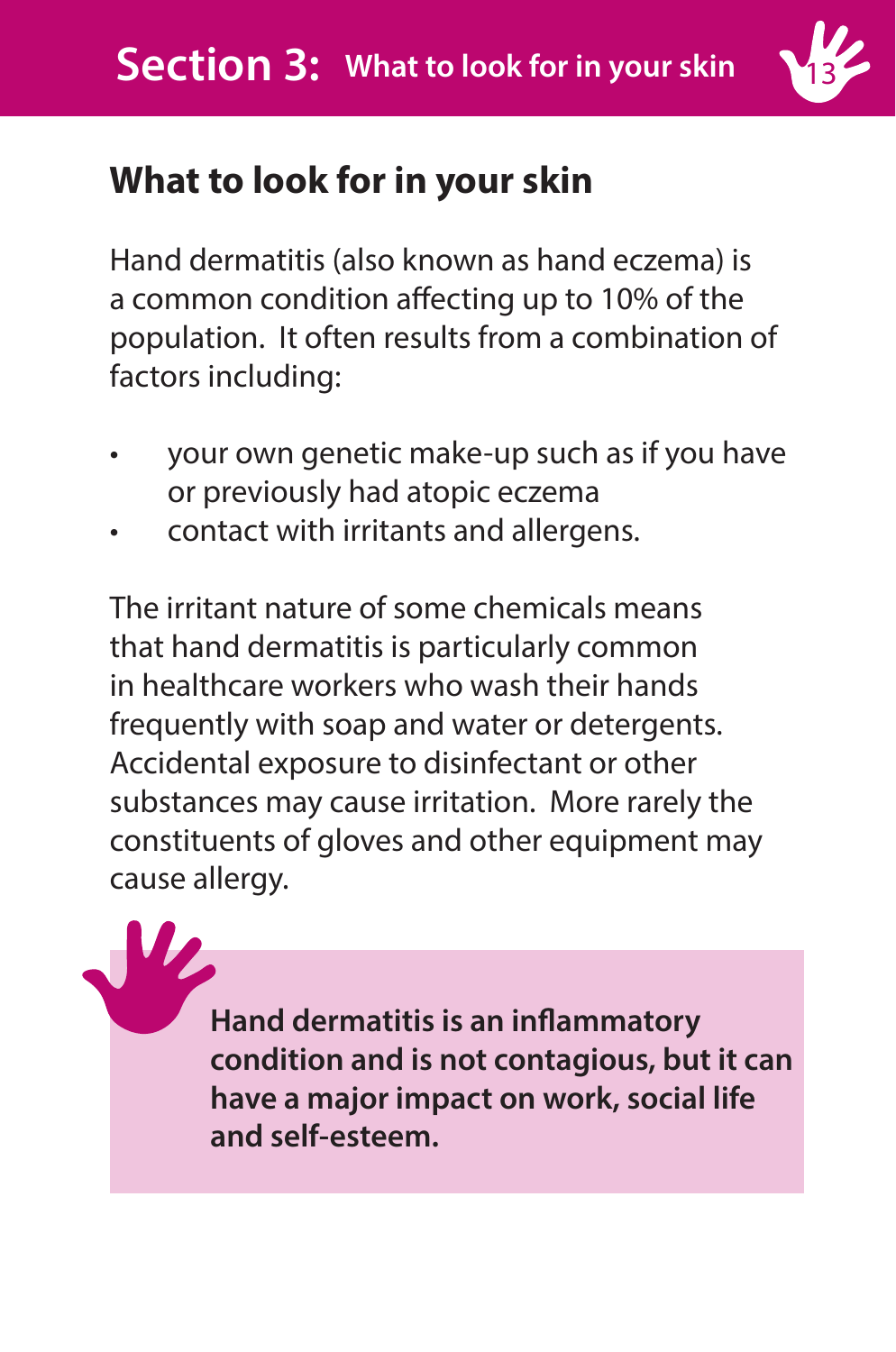# **Examining your skin**

Regularly inspecting your hands will lead to early detection of changes. The symptoms of hand dermatitis vary in severity. It may affect the backs of the hands, the palms or both. It often starts as an occasional complaint, but can become increasingly severe and persistent. The affected skin initially becomes red and dry, then may progress to one or all of the following:

- itchy bumps (papules)
- fluid-filled blisters (vesicles)
- scaling
- cracking (fissures).

Bacterial infection can result in pus filled spots (pustules), crusting and pain. Hand dermatitis may trigger a reaction affecting other areas of the body, particularly the forearms and feet.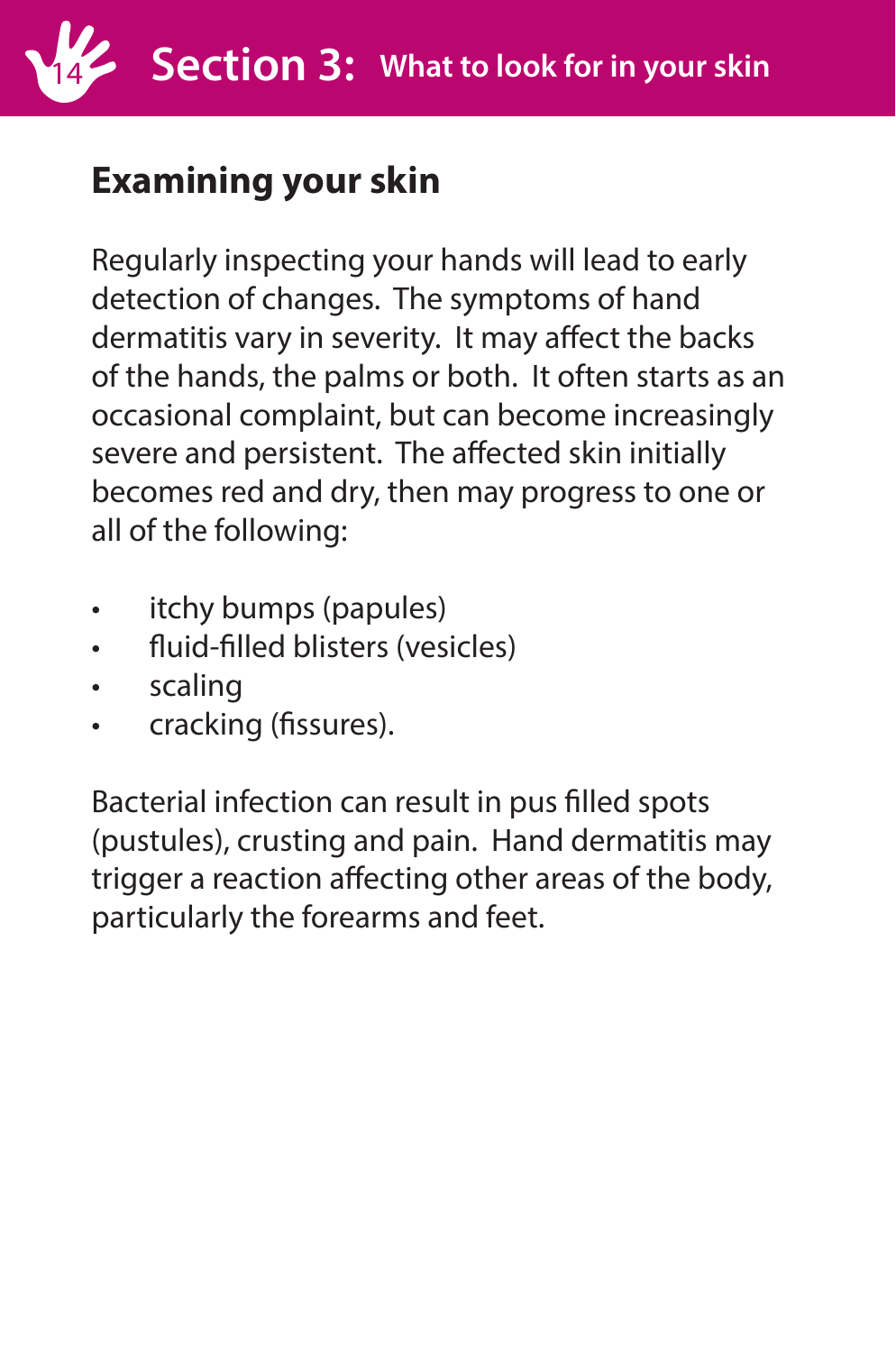# **Section 3: What to look for in your skin**















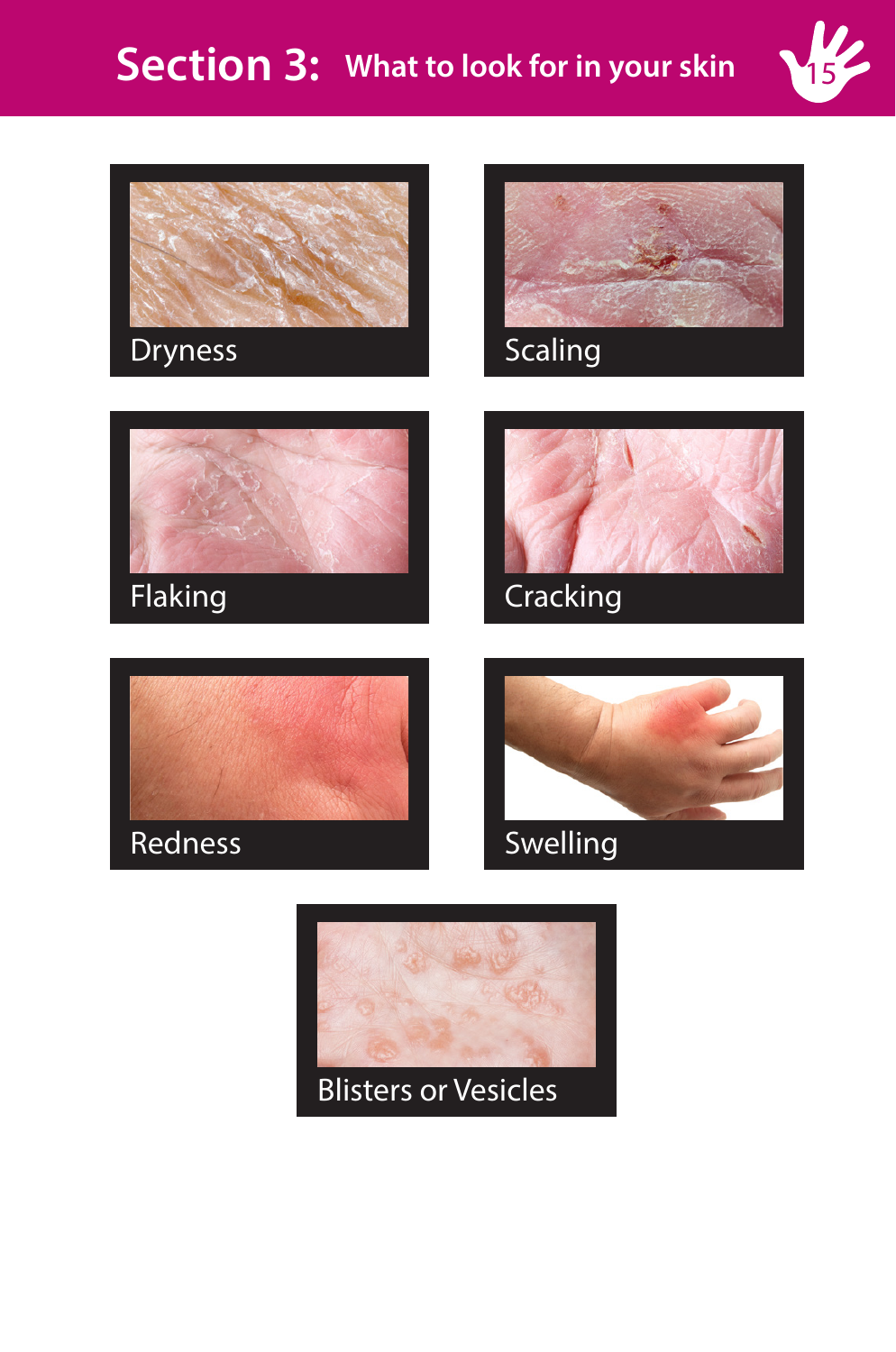

# **Change in sensation**

In addition to the changes in appearance of the skin, itching, tingling or pain may be experienced depending on severity.

#### **Key Point:**



Early detection of skin damage and appropriate treatment will quickly resolve the problem for most people. Speak to your GP, nurse, pharmacist, line manager or occupational health department for further advice if you are experiencing any of the changes described here.

In **section 4** we will look at the 3 main types of hand dermatitis in more detail.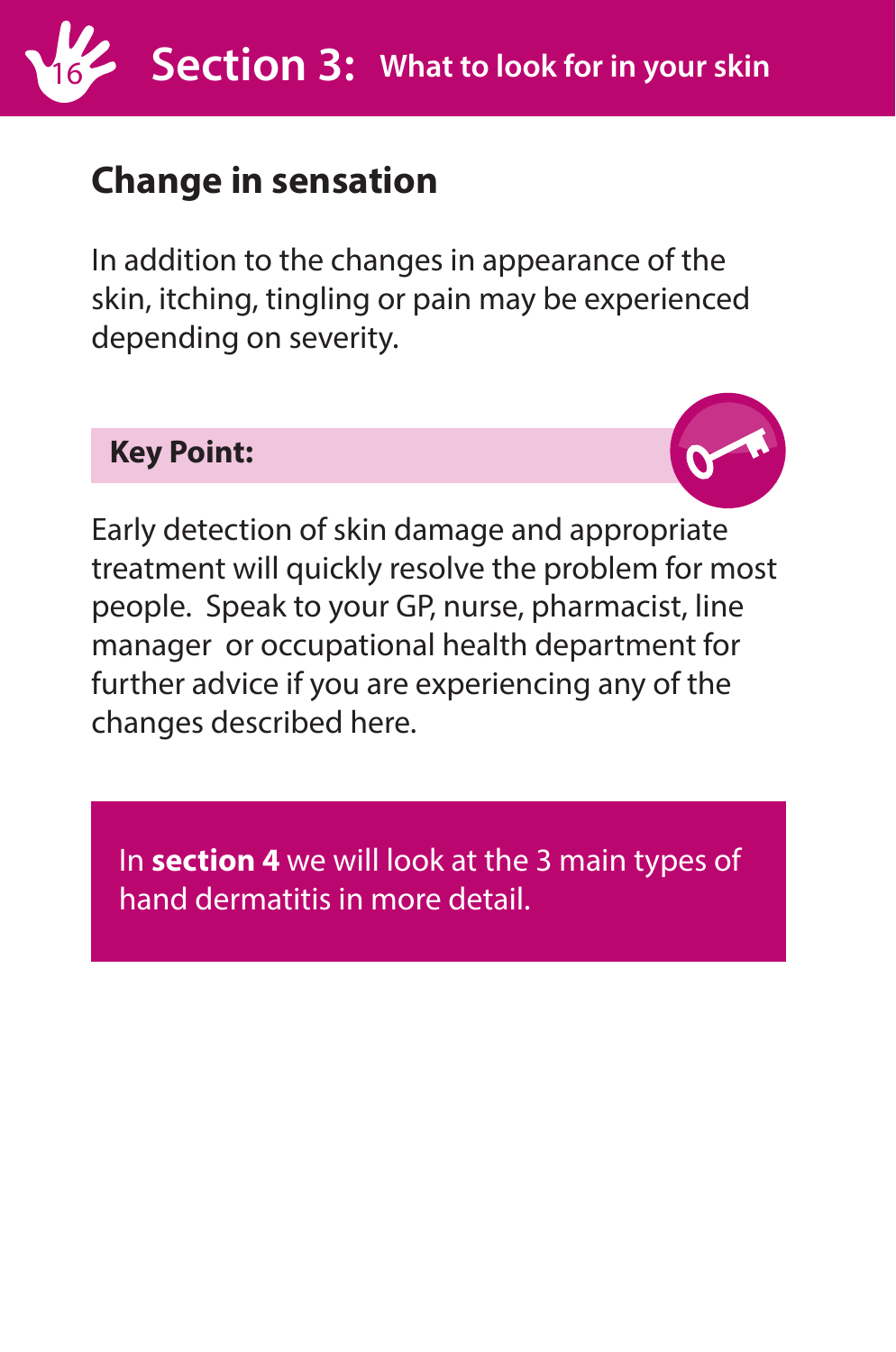

# **What can go wrong**

This section will cover the three main types of hand dermatitis:

- irritant contact dermatitis
- allergic contact dermatitis including latex/ rubber allergy
- contact urticaria

# **Irritant Contact Dermatitis**

Irritant contact dermatitis is the most common form of contact dermatitis. It is caused by chemical or physical damage to the skin. There are two types of irritant contact dermatitis:

- **• acute** which usually happens after a brief contact with water along with an irritant substance such as undiluted liquid soaps, solvents or detergents.
- **• chronic** which develops after repeated contact with an irritant substance, causing damage to the skin barrier. The rash usually completely clears up if the substance is no longer in contact with the skin, but can reappear with further contact.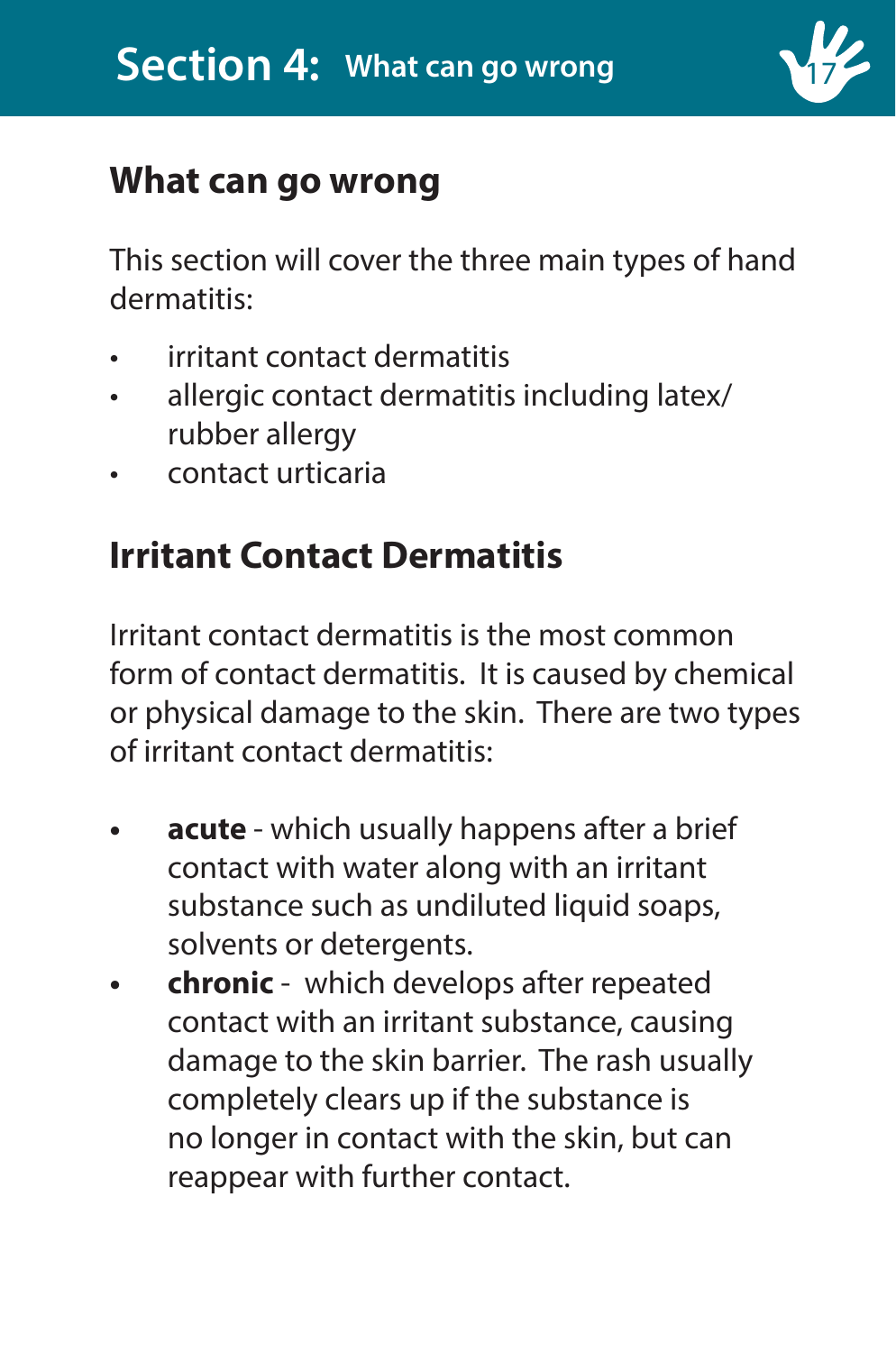# **Section 4: What can go wrong**

**Table 1 - common irritants**

The most common irritants in healthcare workers

|           | ------------            |
|-----------|-------------------------|
| Water     |                         |
|           | Solvents and detergents |
| Chemicals |                         |
| Abrasives |                         |

People who already have a skin condition may have a reduced skin barrier function and be more likely to develop irritant contact dermatitis

### **Changes you might experience in your hands**

Irritant contact dermatitis can range from mild dryness to a severe reaction. It usually occurs on the hands with inflammation, pain and a rash in the finger webs and may spread to the palms and back of the hands. The affected area tends to be sore rather than itchy.

#### **Steps you can take**

Firstly do you know what is causing the problem? If possible, avoid using the product or substance. Good skin care is the corner stone to healthy hands. Section 5 explains the key elements to avoidance and general skin care.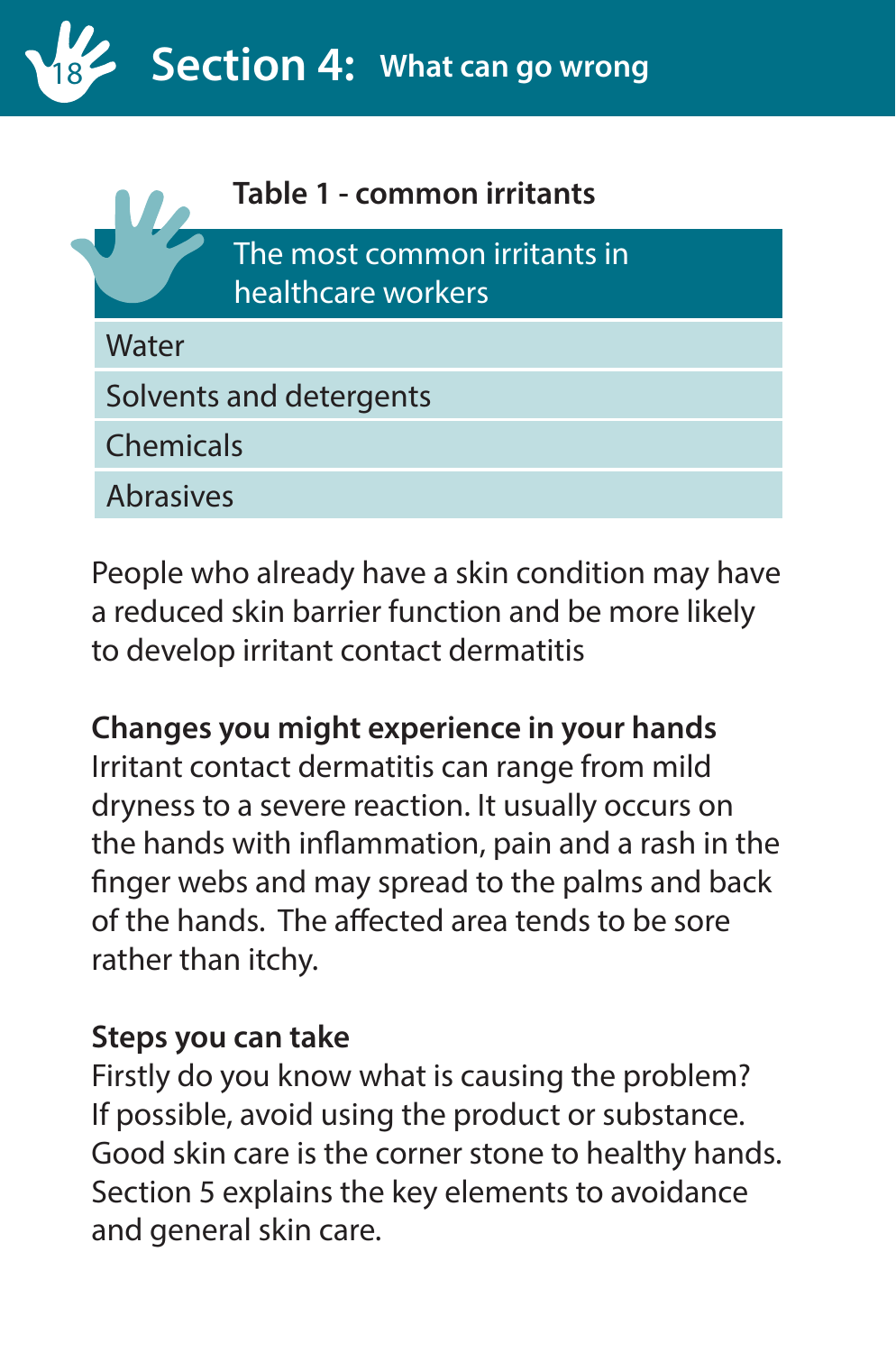

# **Traffic light**

If your hands do not improve with good skin care and avoidance measures, speak to your GP, nurse, pharmacist, occupational health department or line manager for further advice.

# **Allergic Contact Dermatitis**

Allergic contact dermatitis develops in two phases:

- **• Phase 1**: the skin becomes sensitive to a specific substance which results in an allergic reaction.
- **• Phase 2**: repeated contact will result in long term sensitivity to the specific substance. Be aware it can take several days for the skin to react.

#### **Changes you might experience in your hands**

We can all react differently - in some people the reaction will be mild while in others it will be severe. You may experience intense itching and see well-defined patches of redness. Blisters may also appear.

If untreated or unidentified long term problems can lead to: dryness, scaling, and cracking of the hands.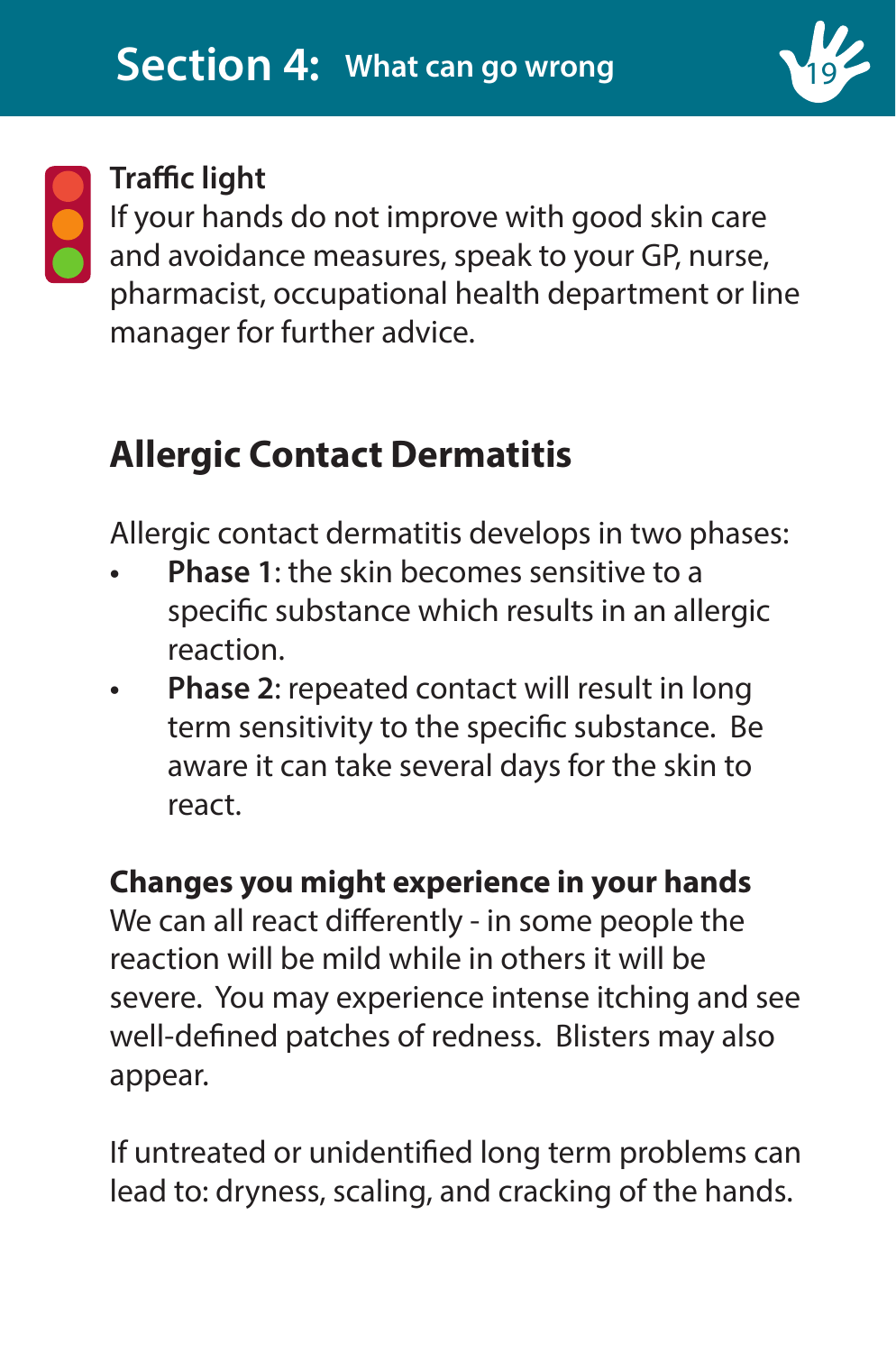#### **Steps you can take**

If you know or suspect a substance is causing any of the above changes to your hands, speak with your line manager for advice. You should also make sure you are referred to occupational health who may make a referral on to dermatology services for patch testing which may be necessary. Patch testing is used to confirm or exclude allergy to a substance.

Table 2 lists the workplace substances which most commonly cause allergic reactions in healthcare workers and gives examples of the type of product which may contain the substance.



### **Traffic light**

If allergy is confirmed by patch testing, it will be life-long. You will be advised by the dermatology nurse or doctor on how to avoid the substance you are allergic to. You may need further advice and support from your occupational health department if the avoidance measure has an impact on the equipment at work or the way in which you may carry out your work tasks.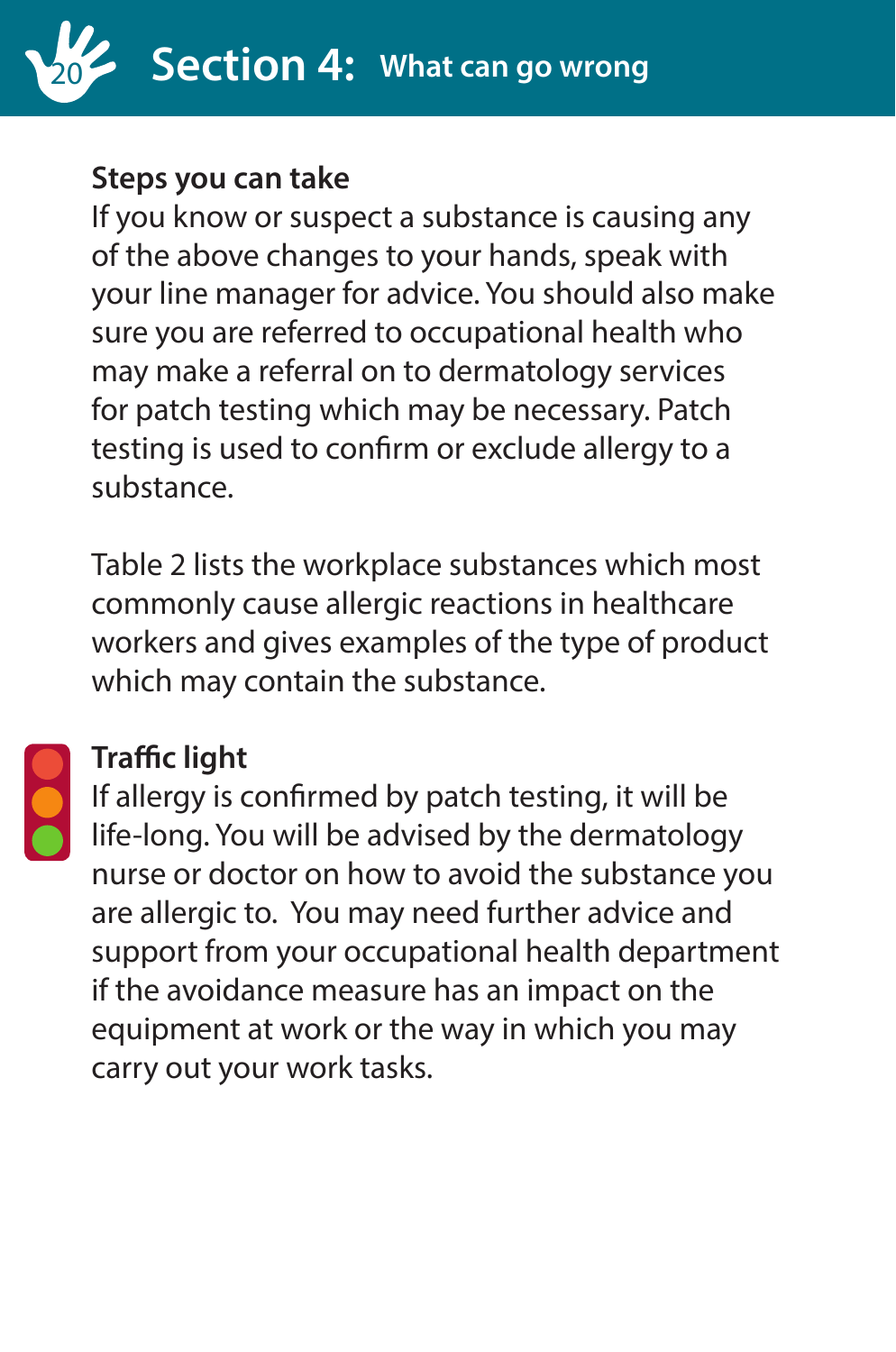

#### **Table 2 - common substances causing reactions**

The most common substances which cause allergic reactions in healthcare workers

**Chromium** - found in dental or orthopaedic implants

**Biocides** – used to preserve liquids and wet wipes

**Nickel** - found in paper clips, keyboards, jewellery

**Epoxy resin** - found in glues and adhesives, vinyl gloves, dental bonding agents

**Formaldehyde resins** - found in adhesives, adhesive tapes, disinfectants, hearing aids, prosthesis, rubber products

**Acrylates** - found in acrylic bone cement, medical spray adhesives, dental technology/materials, floor polishes, plastic bottles

**Fragrances** - found in dental cement, mouth wash, toothpaste, personal hygiene products, pharmaceutical creams and ointments

**Rubber additives** (added to natural rubber latex) - found in rubber gloves, elastic bandages, adhesive tapes, urinary catheters, wound drains, protective sheets, anaesthetic equipment, teeth protectors.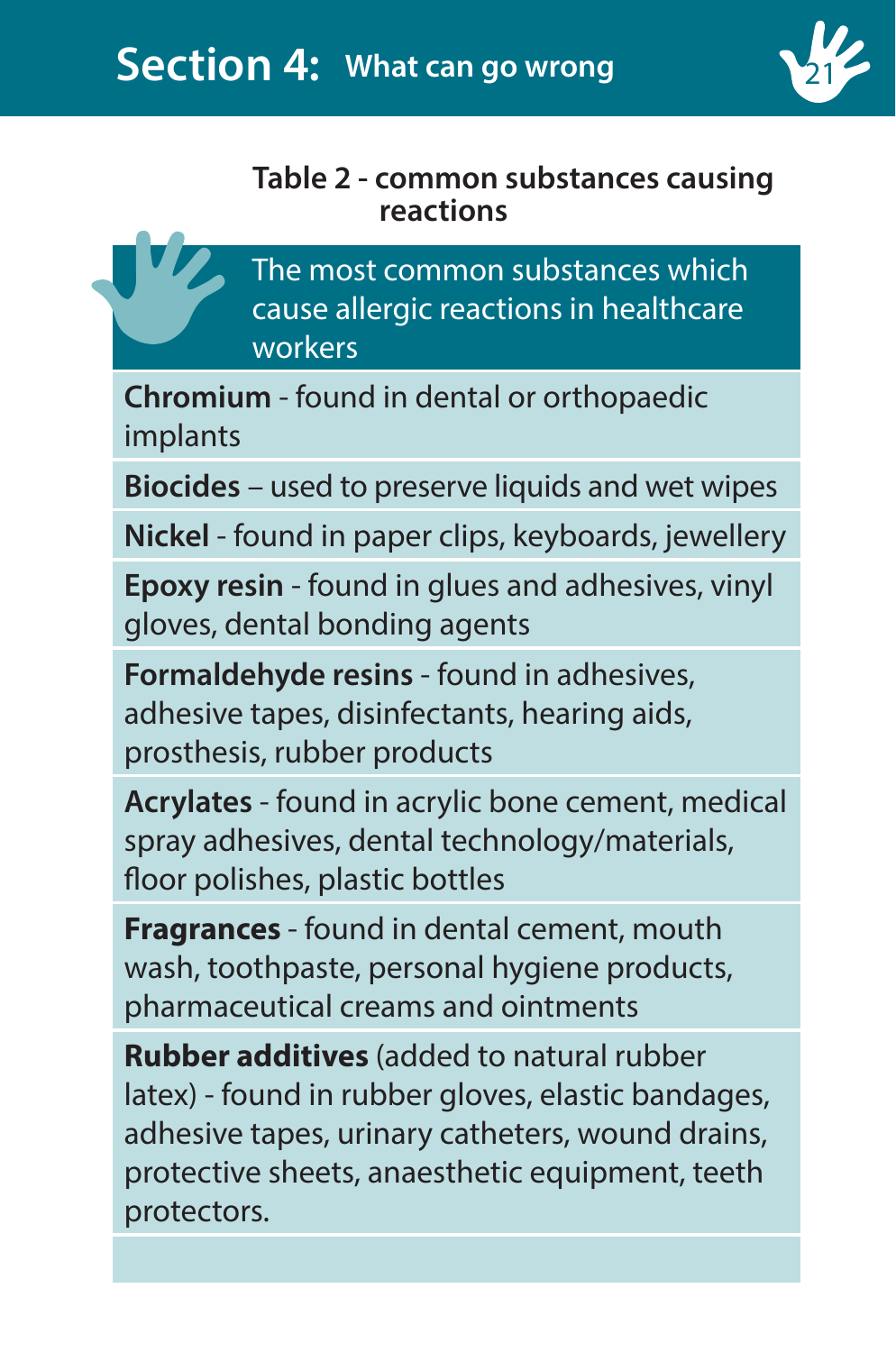# **Section 4: What can go wrong**

# **Latex/rubber allergy**

Latex /rubber allergy has occurred over many years. It is one of the more common causes of allergic reaction in healthcare workers and this is thought to be due to repeated exposure through the use of latex gloves and other medical devices. The use of safer powder free, low protein latex has reduced the occurrence of latex allergy.



### **Traffic light**

If latex allergy or sensitivity is confirmed, it will be life-long. You will be advised on latex avoidance measures such as using non-latex gloves.

**For a few people a severe reaction to latex may be a medical emergency.**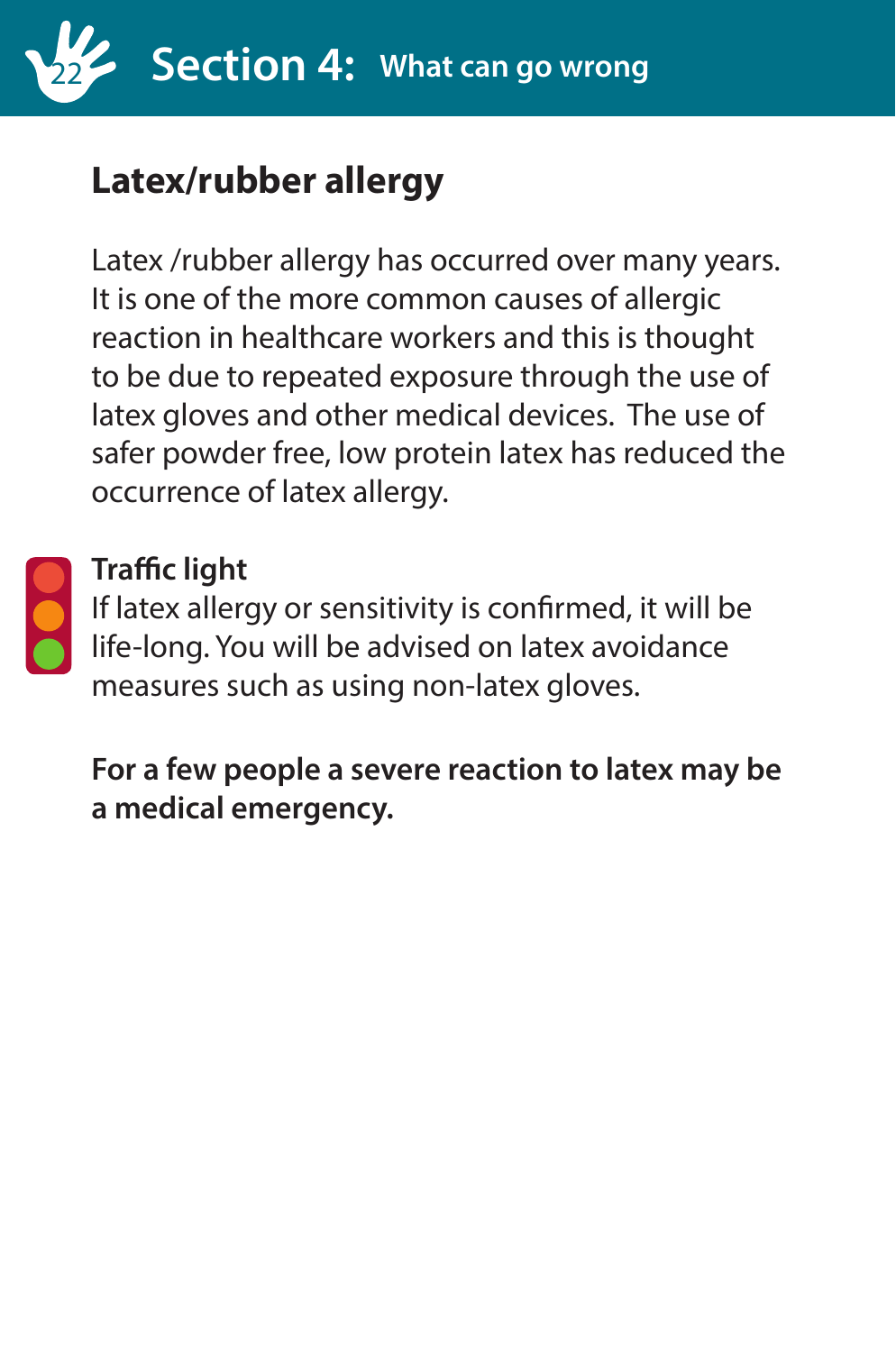

# **Contact Urticaria**

Contact urticaria is a common condition which is also known as nettle rash, wheals or hives. This usually happens when the skin reacts to a substance. The substances which commonly cause reactions in the workplace are listed in Table 2. The urticarial reaction usually happens very quickly, within a few minutes.

**Changes you might experience in your hands** The affected area will be swollen with a red border and white centre. The rash may blister and is usually itchy, it may last for a few hours but can last up to 24 hours.

#### **Steps you can take**

If you know or suspect a substance is causing any of the above changes to your hands, speak with your line manager for advice on avoidance.



### **Traffic light**

People who already have a skin condition may have a reduced skin barrier function and may be more likely to develop contact urticaria. In most people, urticaria is non-allergic, for some however, it is due to an allergic reaction. If this is suspected, referral on to dermatology services for further tests may be necessary.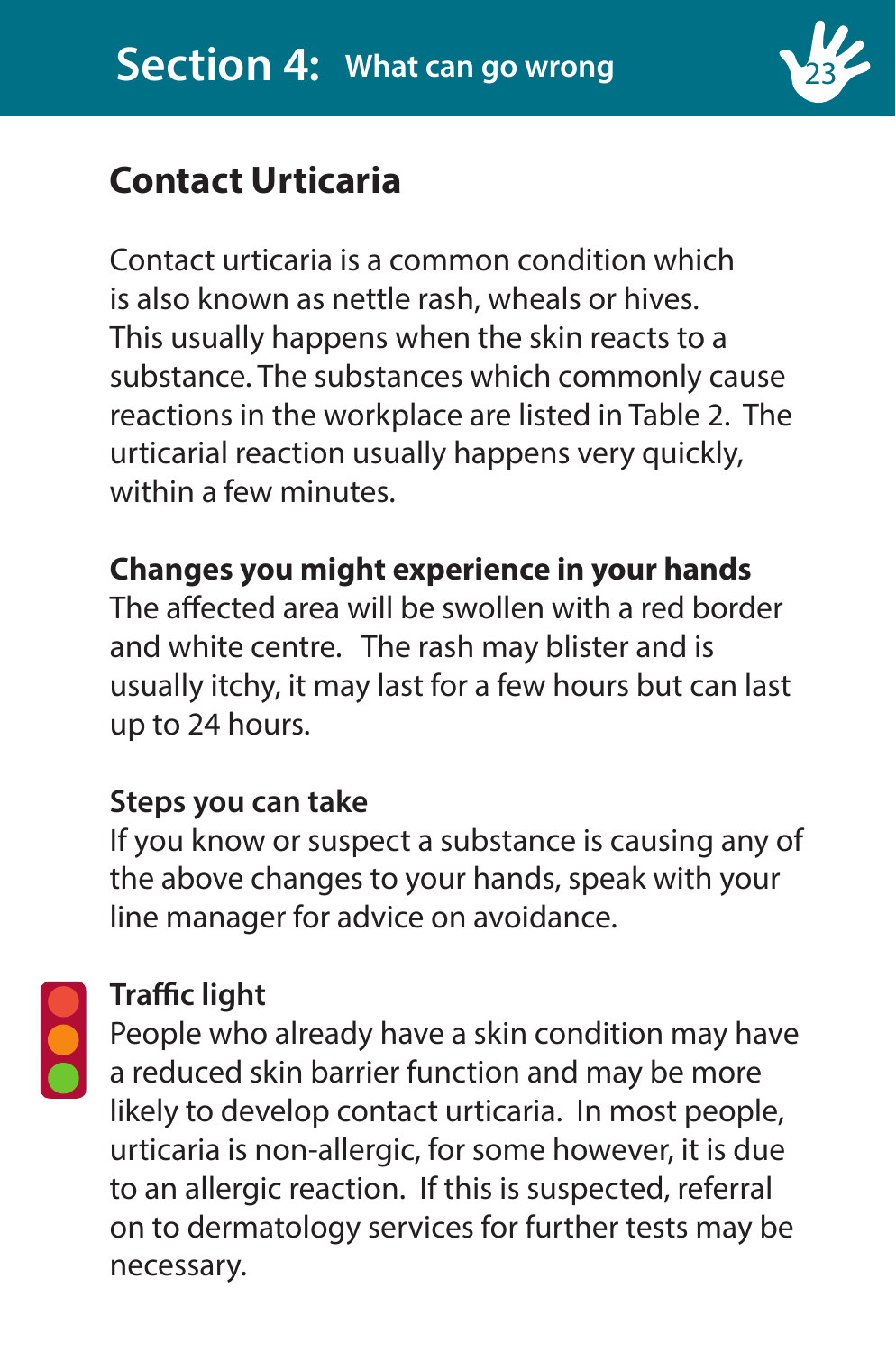

In **section 5** we will focus on the three key elements of treatment for hand dermatitis.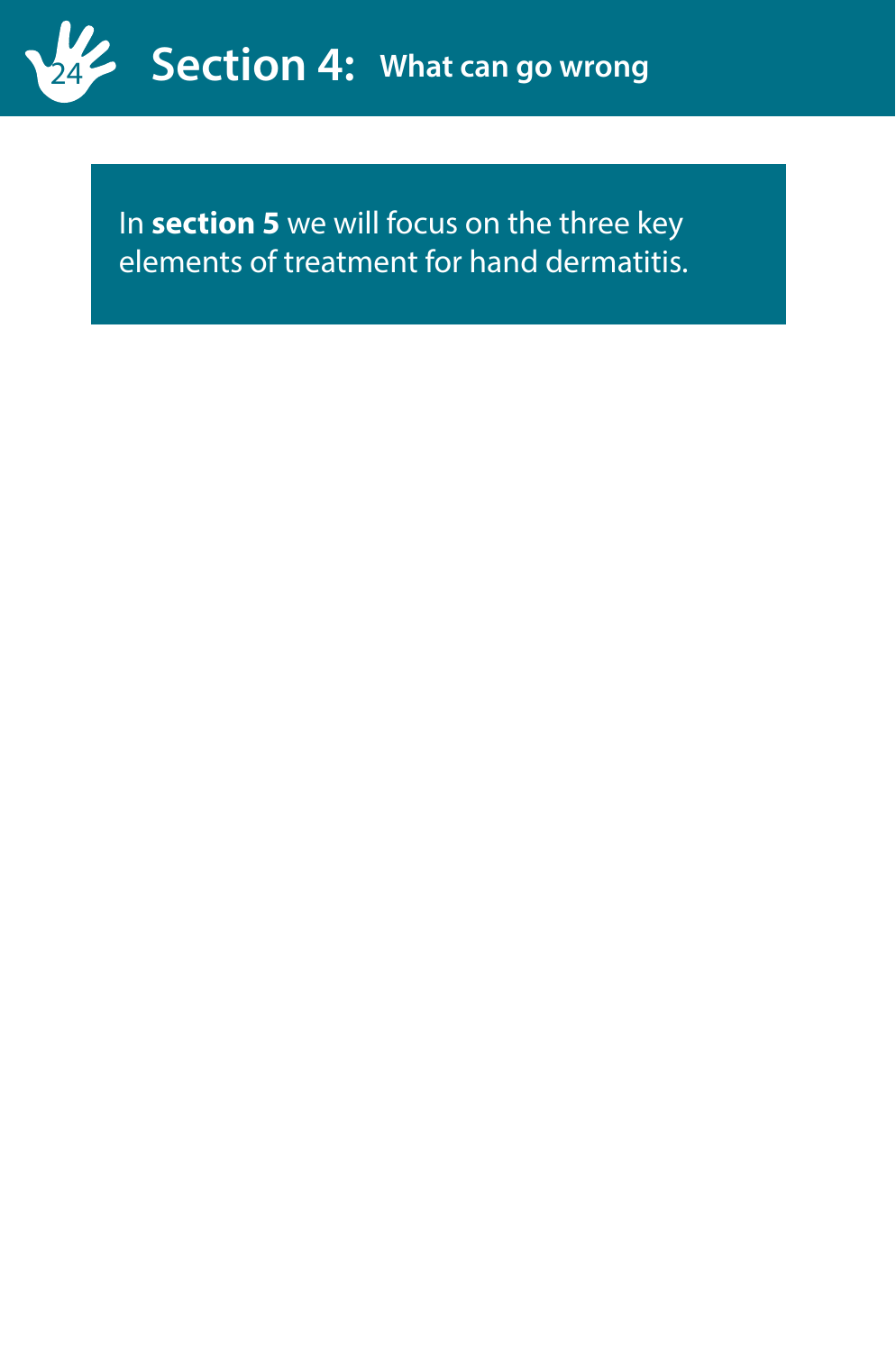

# **Treating Hand Dermatitis:**

In many cases an accurate diagnosis, followed by careful avoidance or minimising use of the substance will result in complete resolution of symptoms.

#### **The three key elements to treatment are:**

- avoidance or minimising contact with the identified substance
- good general skin care at home: use of soap substitutes and emollients/moisturisers
- practicing appropriate skin cleansing at work

# **Avoiding or minimising contact**

If you can totally avoid contact with the substance i.e. wearing protective gloves, you should do so. In some cases, such as liquid soap and water, avoidance is not possible. Minimising the use of liquid soap and water and replacing it with alcohol based hand rub can help relieve symptoms. The recommendation is that liquid soap and water is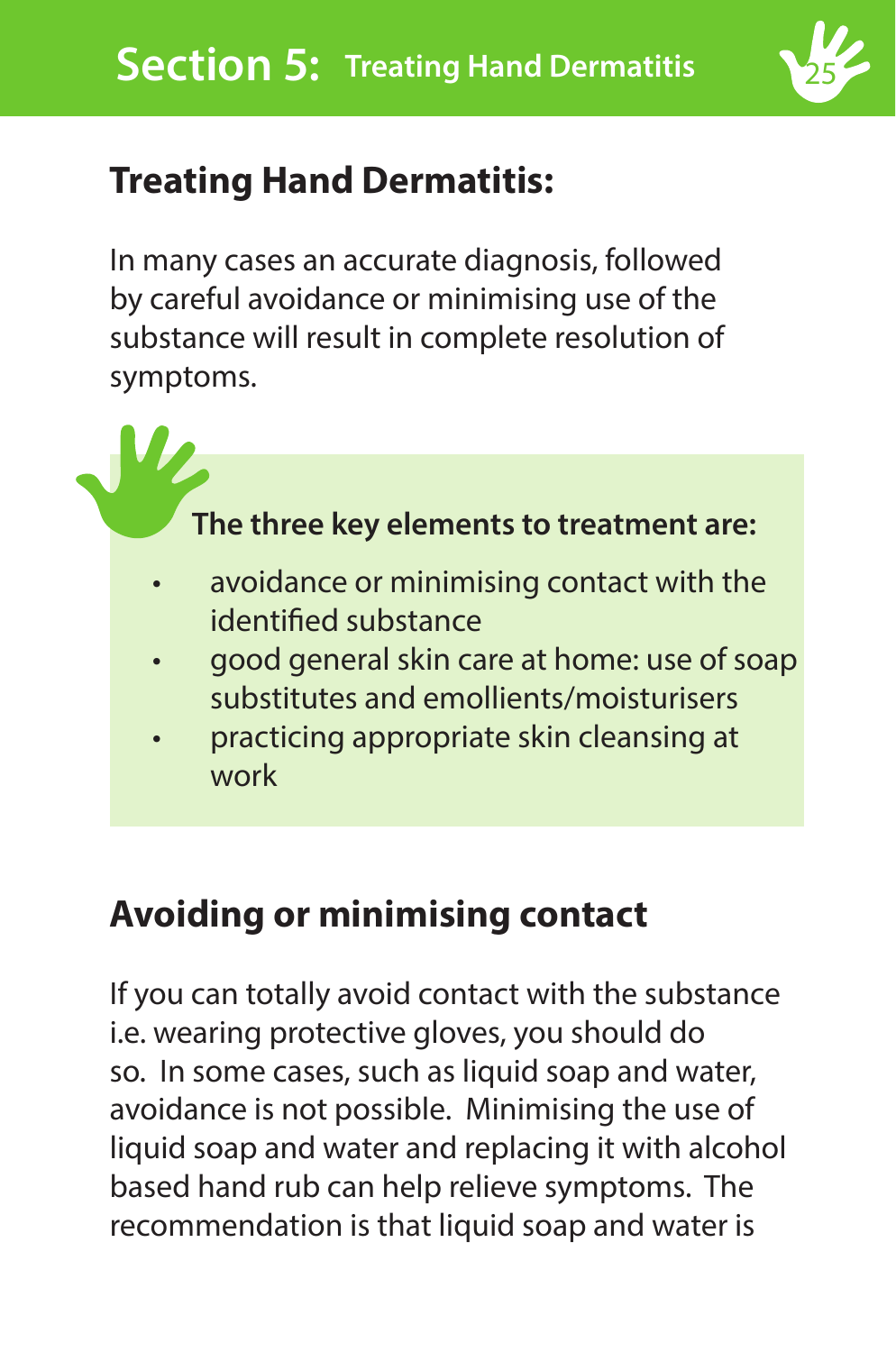only used to clean hands when they are visibly soiled. Alcohol based hand rub should be used at all other times.

# **General skin care**

Emollients / moisturisers are a key element in controlling and managing dry skin conditions such as hand dermatitis.

To cleanse hands out with working hours, a soap substitute may be used. Soap substitutes, when applied prior to contact with water, help prevent stinging and act as a moisturiser.

Moisturisers come in several forms but the cream moisturisers are most often used. They can be used on any dry skin on the body and have a cooling effect. Emollient / moisturisers should be applied at least twice a day during working hours, such as before coffee or lunch breaks. Do not use communal tubs of hand cream in the care setting as these are an infection risk. After work more regular application is recommended.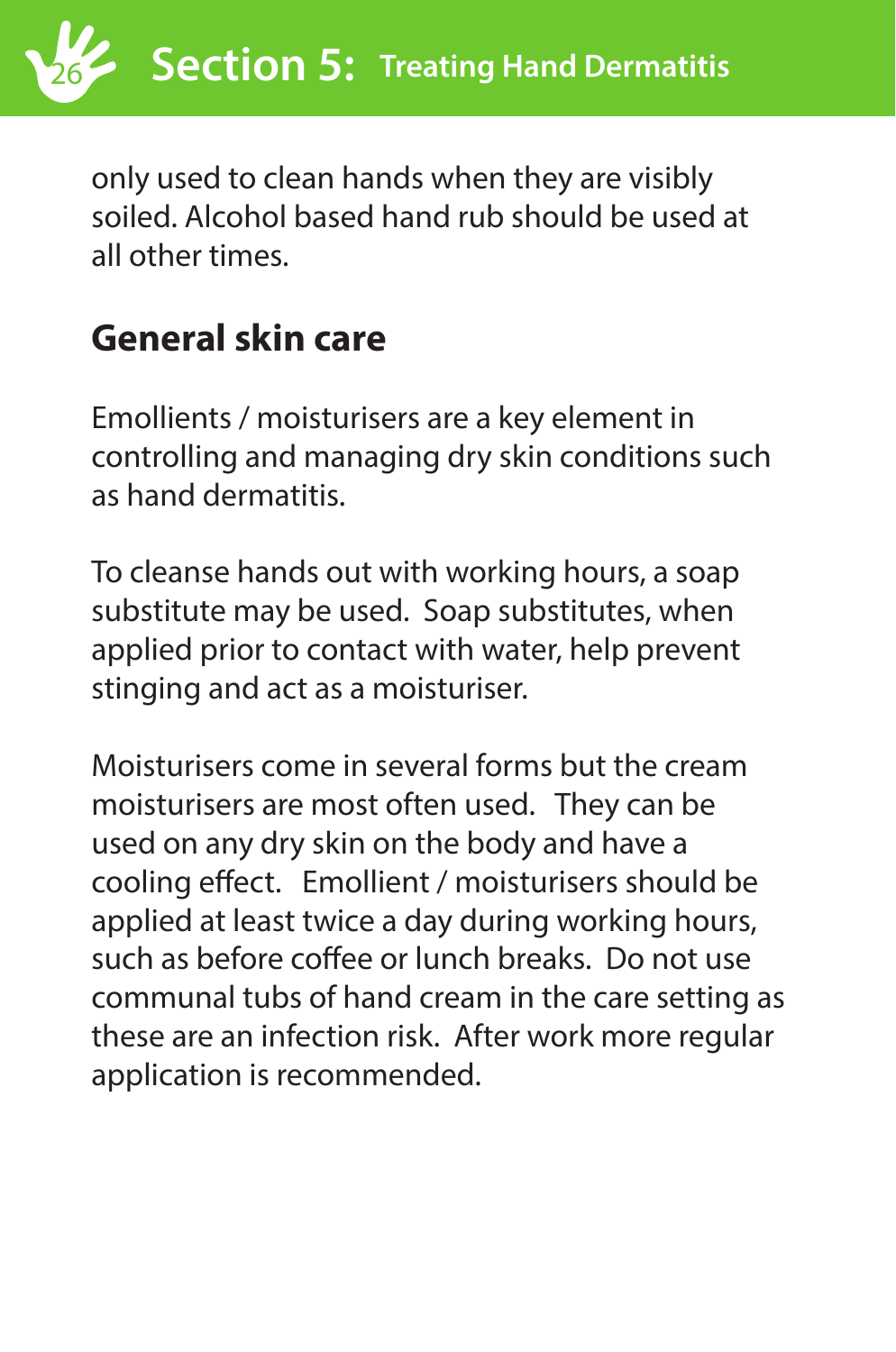

# **Appropriate skin cleansing at work**

Use liquid soap and water only when hands are visibly soiled or dirty or caring for a patient/client with a suspected or known gastro-intestinal infection e.g. Norovirus or a spore forming organism such as Clostridium.

Use alcohol based hand rub for routine hand cleansing in all other clinical situations

Hand dermatitis may be considered as a relatively minor ailment, but if it is left unchecked, it can become a chronic condition which may have a significant impact on work and home life. Applying the three key elements of treatment can greatly improve, or completely resolve the condition.



#### **Traffic Light**

If your hands do not improve with good skin care and avoidance measures speak to your GP, nurse, pharmacist, occupational health department or line manager for further advice. You may need prescribed treatments to alleviate symptoms.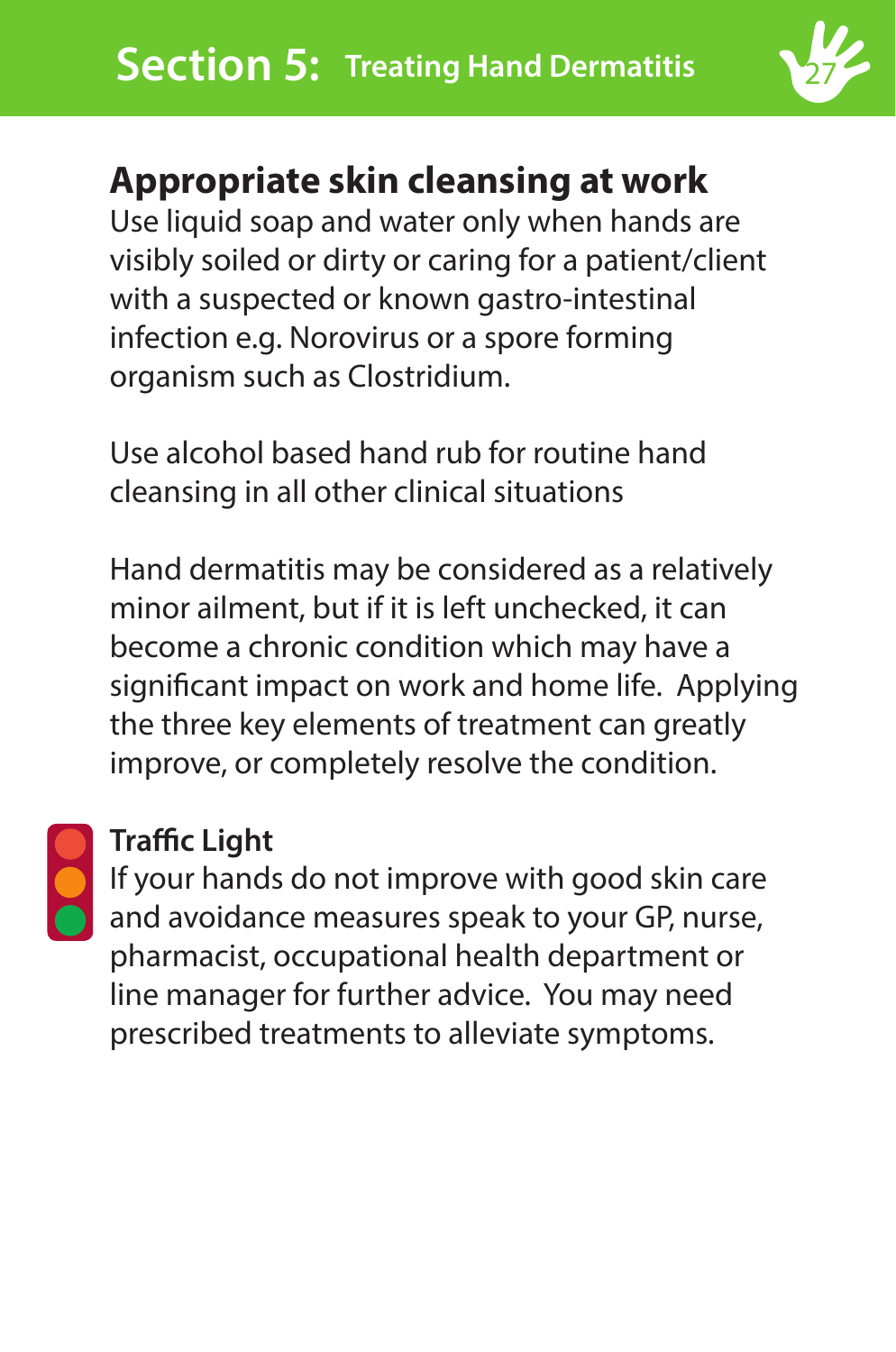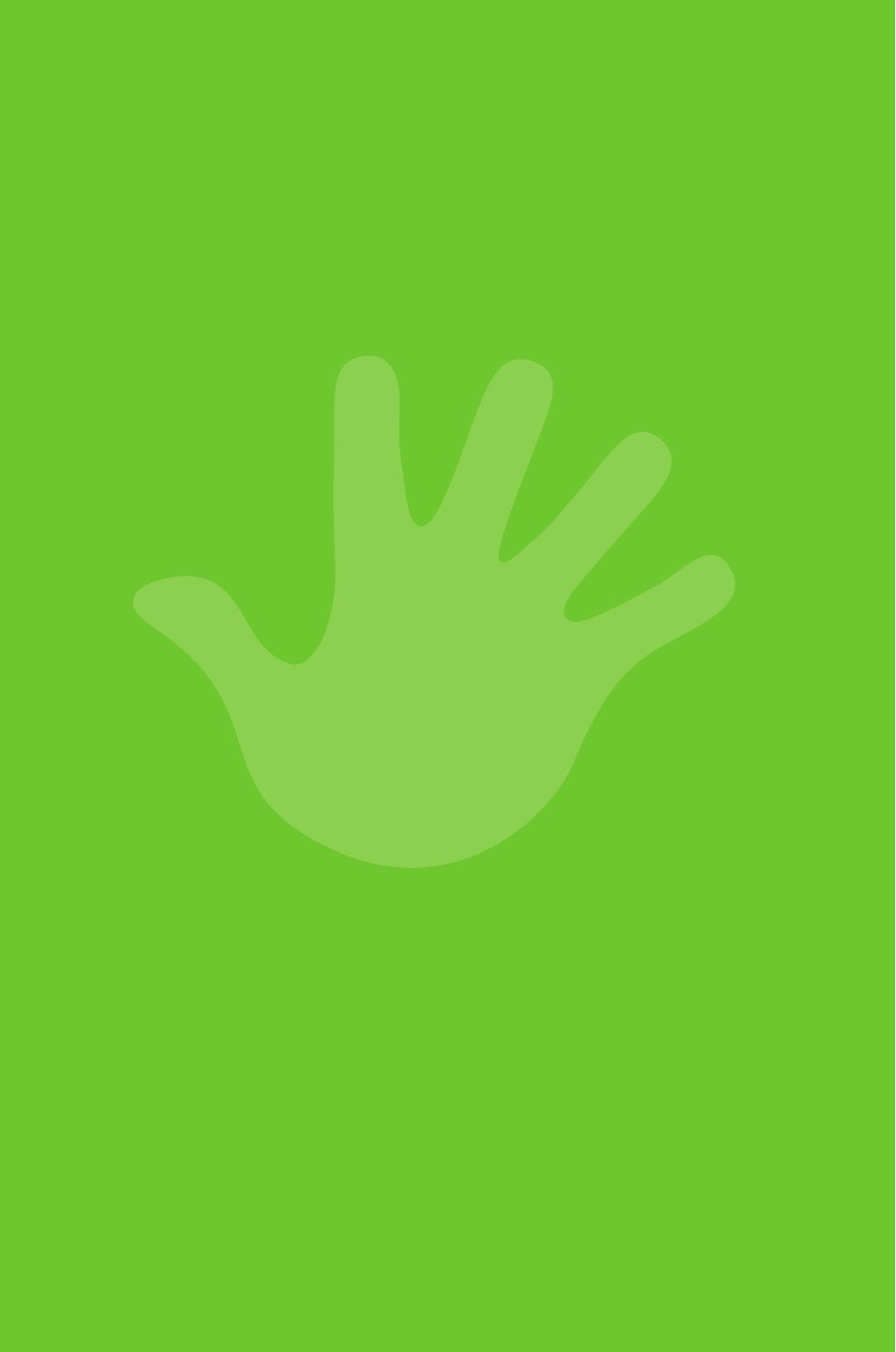

*a pocket guide for health care workers*